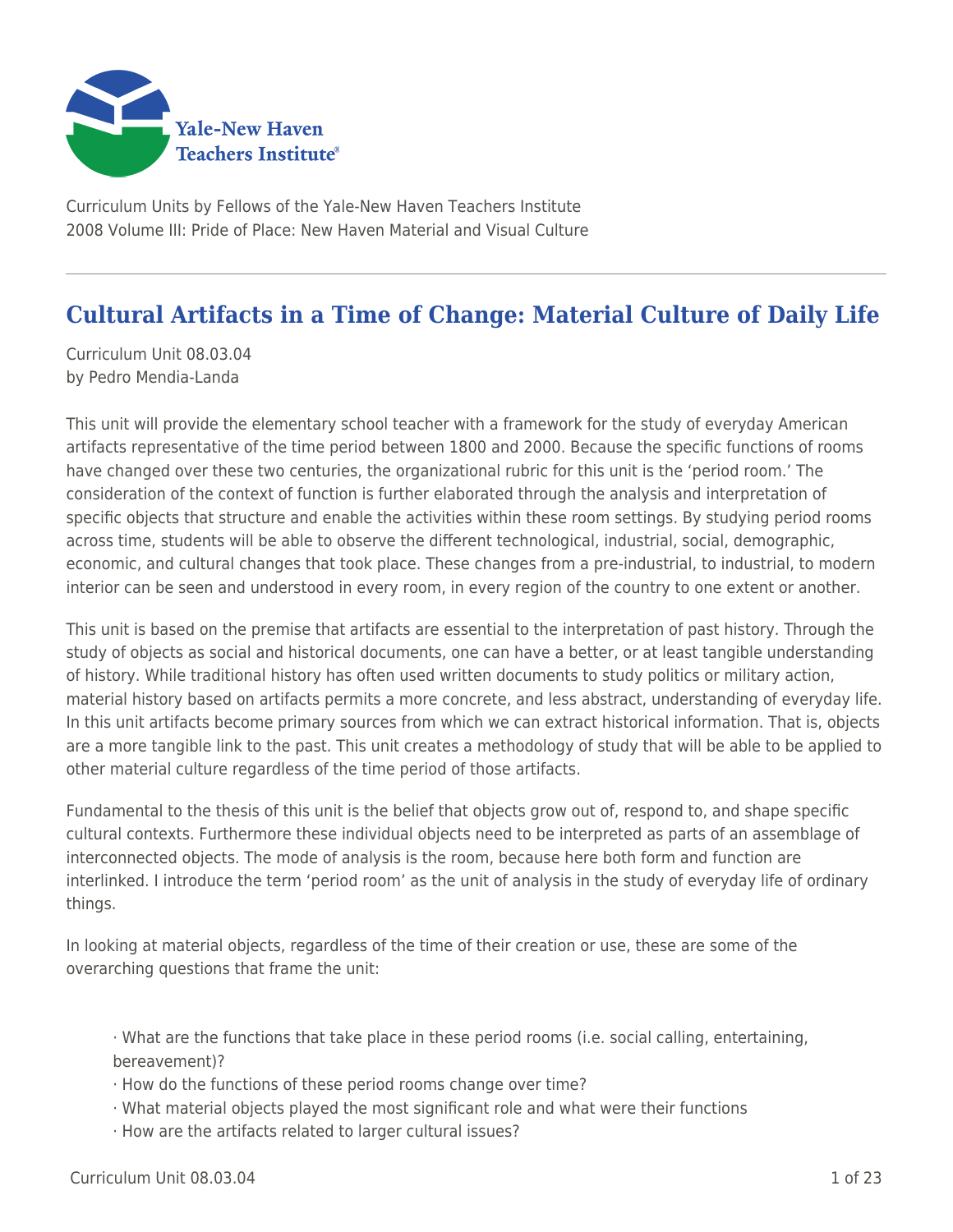· What is the meaning of the artifact and which is the relation to other cultural activities of the time?

· How do the objects change over time?

These are the following concepts I want my students to be able to understand and know by the completion of this unit:

- · Objects can play multiple purposes (function versus form)
- · Our cultural values shape how we feel about the objects that surround us
- · The cultural value of an object changes according to the times

· Artifacts are expressions of a culture and at the same time a medium in the creation and reinforcement of current cultural values.

In order to begin this process, I start by looking at what it is that students need to be able to know and do by the completion of this unit. In other words, the 'why' behind the studying of material culture as a means to meeting age and grade level appropriate content, and the skills needed to be able to successfully progress to the next grade. For such a purpose, I look into the Connecticut State Department of Education Framework 1 and focus on the following three specific goals related to the Social Studies curriculum.

· Demonstrate an understanding of the concept of culture and how different perspectives emerge from different cultures;

· Apply geographic knowledge, skills and concepts to understand human behavior in relation to the physical and cultural environment;

· Describe how people organize systems for the production, distribution and consumption of goods and services;

Although I only list the social studies frameworks, the different activities and extension tasks also target content standards in language arts, science, visual arts, and mathematics. As a matter of fact, it would be very difficult not to take into account both the language arts and English as a Second Language standards at the same time 2 .

Curriculum Unit 08.03.04 2 of 23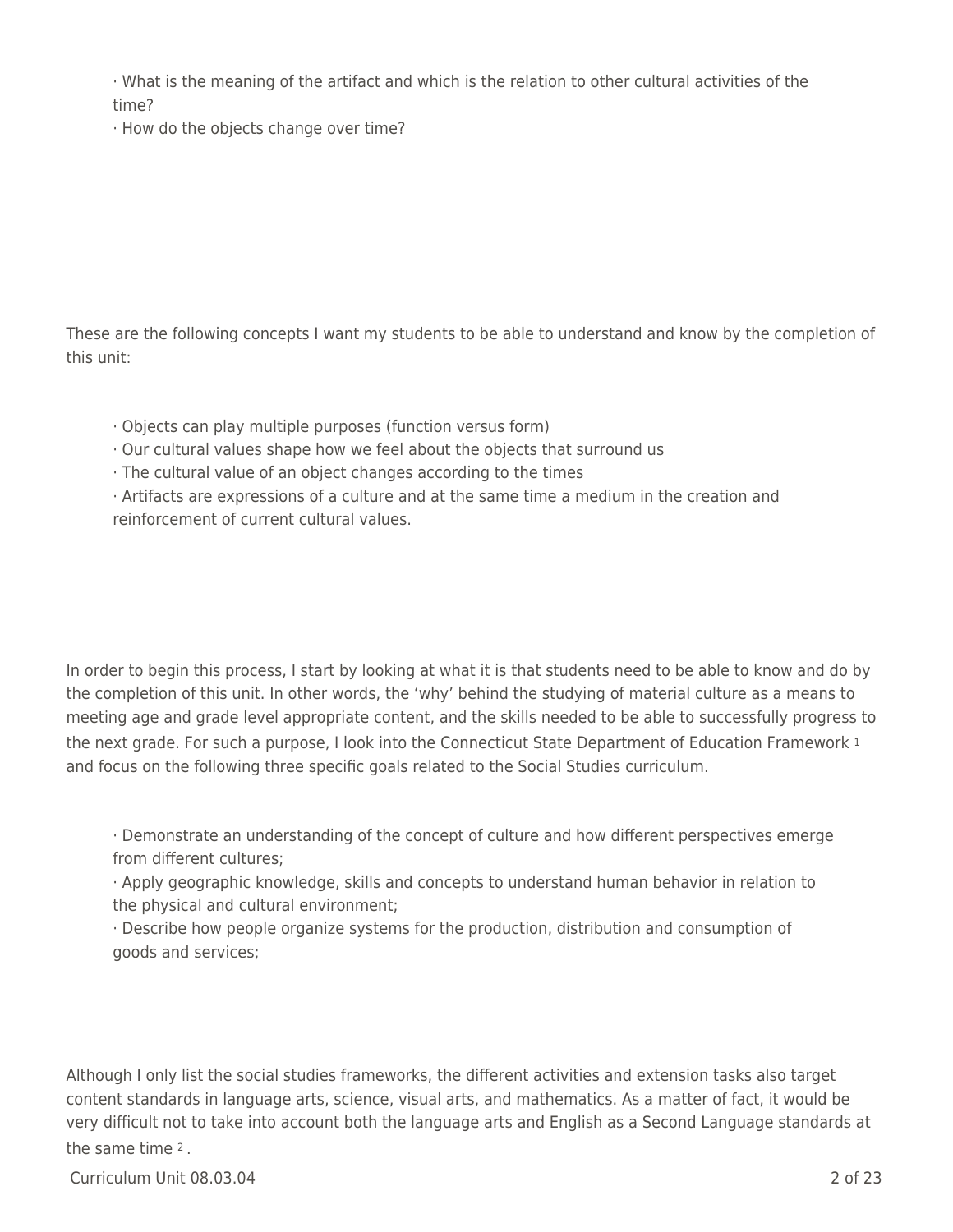## **Introduction**

In the writing of history much emphasis has been placed in the study of primary verbal documents, essentially manuscripts and printed materials. Archives and written sources have been the main means of documenting history. However, these sources are not inclusive and rarely offer much of a glimpse into social groups that were not wealthy or powerful. Farmers, artisans, lower classes, and ethnic minorities are often underrepresented in traditional or written records. Thus, in order to learn about these groups we must make use of alternate forms of evidence.

One such form of evidence is objects or artifacts. By an artifact we refer to some concrete item that has been created by humans. In other words, a table or chair will meet the criteria of material culture but a tooth would not. The object in mind has to also play some significant role in the history of human development. Examples of this type will vary, from a nail to a piece of rope, from a door to a hammer.

#### What is material culture?

It is important to first differentiate between objects, items, things, and artifacts as synonyms of what scholarly is referred to as material culture  $3$ . Additionally, it is worth noting that this paper discusses material culture with an emphasis on domestic artifacts versus commercial, public, or industrial life artifacts. Also the emphasis is on objects, who made these objects, the process of making these objects, and the people who used them. The basic premise of this unit is that these representations of material culture tell a story about the values of those who designed, created, produced, and used them.

Jules David Prown defines material culture as:

'The study through artifacts of the beliefs - values, ideas, attitudes and assumptions - of a particular community or society at a given time' <sup>4</sup>

In other words, it refers to the material of the object and the purpose for which it was created. This definition however lacks some depth. Therefore, throughout this paper material culture will be defined as:

"The study through artifacts (and other pertinent historical evidence) of the belief systems - the values, ideas, attitudes, and assumptions- of a particular community or society, usually across time" <sup>5</sup>

The study of a man-made object entails the study of materials, the source of those materials, the creator of the object, the process followed, the workshop, and the time frame from conception to completion. Furthermore, an object reflects cultural characteristics as portrayed by the values of the person creating the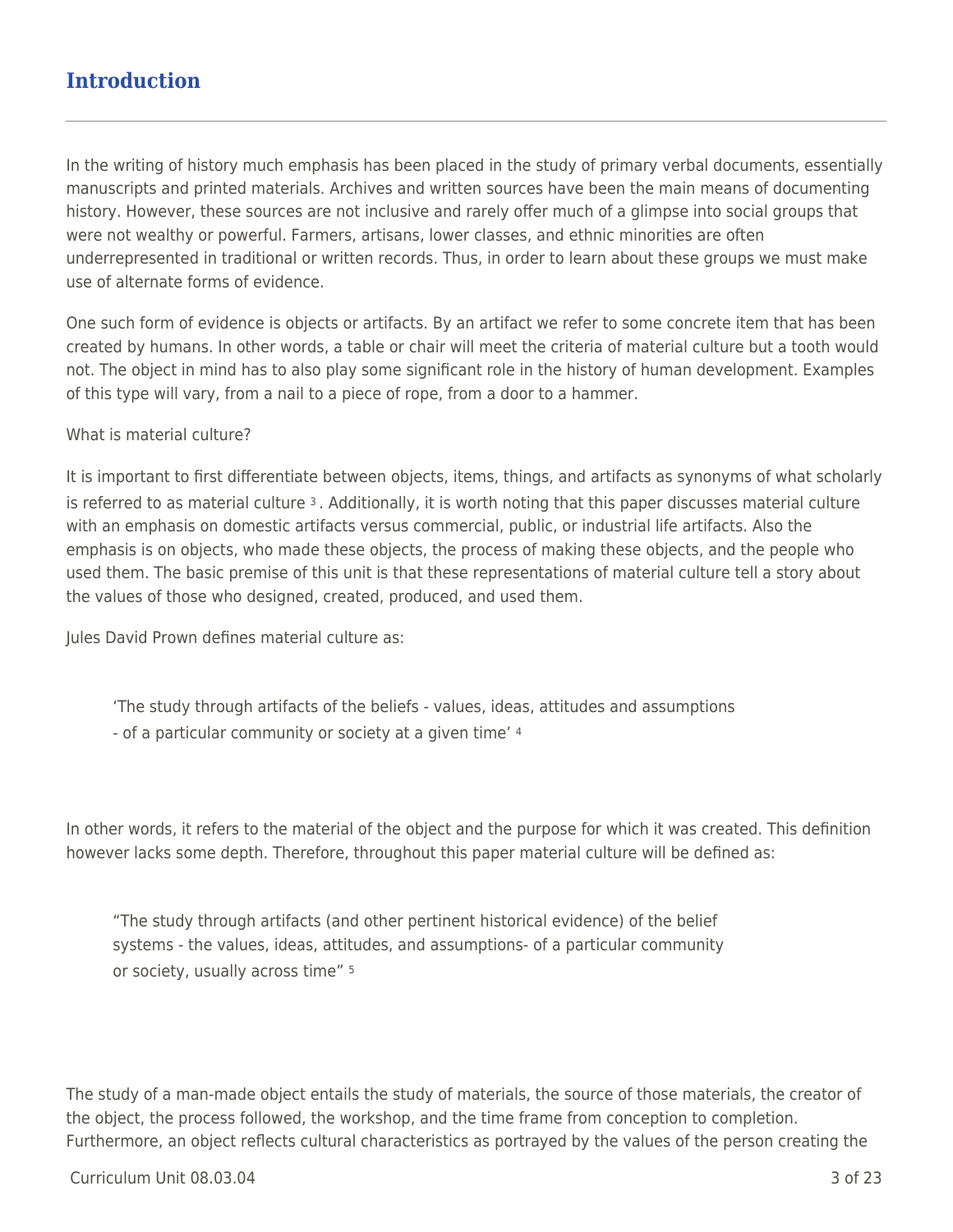object, the designer, the individual who commissioned the object, the person who bought it, and as an extension the society in which the object was used. The importance of this can be clearly seen at the point of analysis in trying to understand the value and importance of an object.

Mac Fleming, in viewing and looking at the cultural values reflected by a given artifact, proposed to include the following elements: 1) craftsmanship, 2) raw materials, origin, and destination, 3) technology of that era, 4) wealth of the users, 5) customs and social patterns, 6) images reflecting popularity of the object, and 7) form and function. <sup>6</sup>

In the best of scenarios the interpretation of cultural artifacts is a complex endeavor in so much as the fact that there is a reinterpretation, revision, a new way of thinking, and of evaluating such artifacts. This is also the case given that history in itself is a subjective and artificially created story composed of fragmented and biased interpretations.

In the case of material culture, an artifact has a long history in time; multiple past moments. When we select that object at a moment in time, we ignore and devalue other past and future moments and by doing so, take away from the value of such an object. It begs to ask oneself, what is the original meaning that was applied to a given artifact by the original owners? Here we begin the speculation process based on our deduction and description stages.

Another aspect of material culture that reflects present values is how an object of the past acquires value as an object of the present. With the passage of time, there is a change in values, ideas, attitudes, needs, and uses. An object can begin having the value as something of use within the context of a given culture and time period and later become an 'outsider', because of the changes in values, etc.

As we will be able to see as we look at functions and period rooms, there are many different changes taking place in time and space that are reflected in the way that people live; the way that they interact with one another and with the artifacts that surround them; and the values that they cherish as individuals, families or communities.

### **Observation of material culture: a protocol**

If we are to teach our students to think broadly, to think outside the box; we must provide our students with a framework that will allow them to expand instead of contract, to enquire instead of fill in the blank, to imagine instead of copy, or to encourage instead of inhibit the growth.

The following steps can be considered as a framework or scaffold that will allow the students to begin the enquiry process on material culture: production, skill and labor; lives of the object; and memories associated with the objects.

## Production, skill, and labor

Any artifact has a maker. Prior to the maker, there is an idea, someone who thinks about the object from its inception. This person might or might not be the same person who designs and finally makes the item. The term of production here encompasses the previous three steps (ideation, design, creation). Each of these individuals (or possibly the same person) must have a skill and there is a labor that is associated from the beginning to the end of the process. At each of these steps, the artifact offers us a window into the characters of that time period, a narrative, which is often not looked upon as adding any knowledge or value to the

 $C$ urriculum Unit 08.03.04  $\qquad$  4 of 23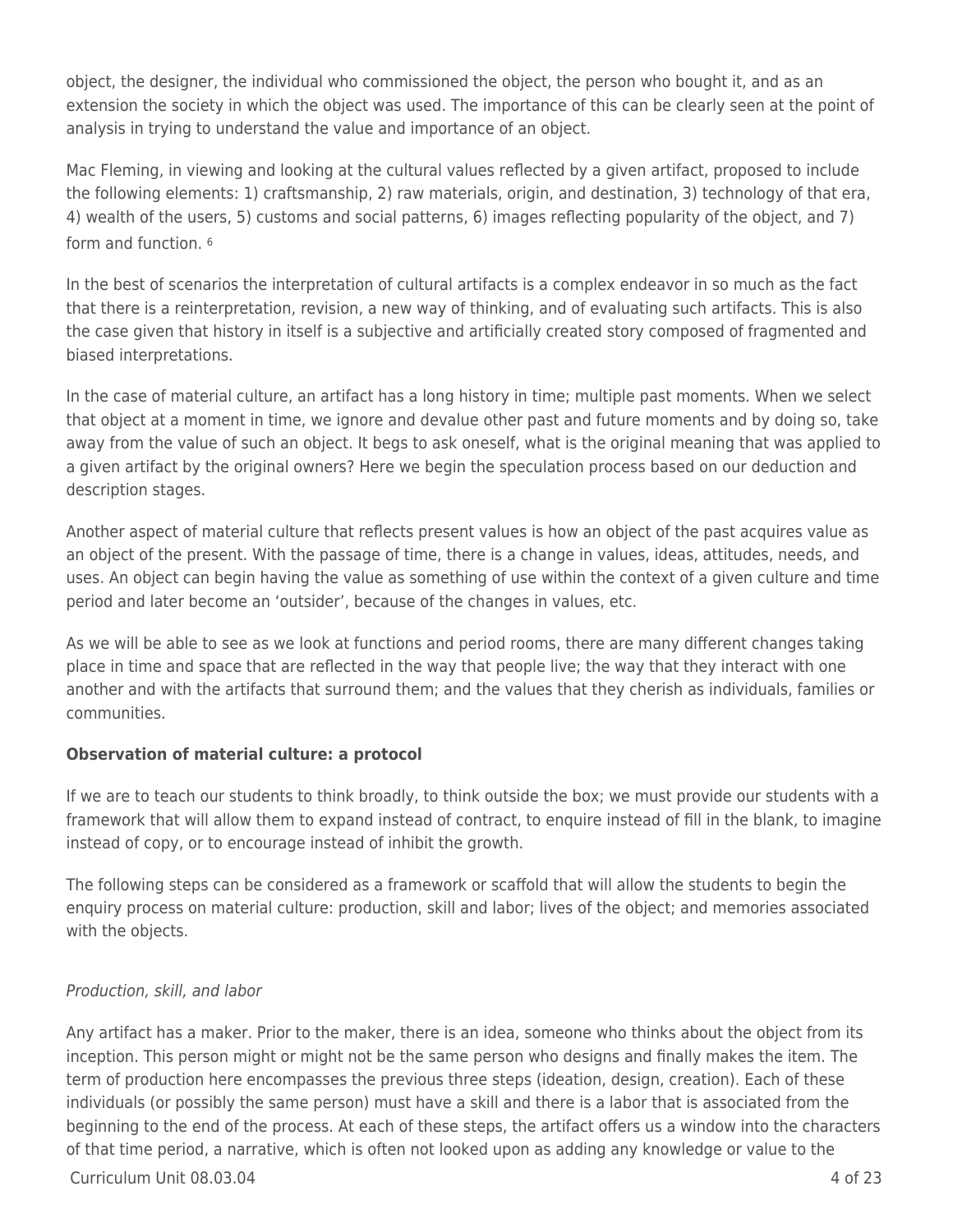already written story.

This narrative is of necessary importance for us if we are to grasp and better understand the incomplete story of how the artifact came into existence, and what it tells us about who we are as a community.

### Lives of the object

There are multiple contexts to an object. The different lives of an object can be best visualized in terms of a beginning and an end or even in a spiral from where the object itself progresses from beginning to end and is elevated to a new beginning. The same can be said of architectural elements. The main door, with time, moved from the front of the house, then to the side, and finally to the back of the home.

An example of the different lives of an object can be best depicted with an example. This could be the case of the parlor chair. In its inception the chair played a dominant place in the parlor, the public part of the home. That is, the area where the family received the daily visitors who called in.

As the time period progressed, the parlor became the living room and that chair of which I spoke, might have been moved to the back of the house. That is, the private sphere of the home. Here the chair had a different life, a different meaning from the original one. Eventually the chair could have been moved to the garage, attic or storage area. This same chair, that originally sat the guests, now the family might hold on to it because of sentimental value; maybe it was the chair where grandma sat, or grandpa's smoking chair and thus worth saving as a family heirloom.

Once that chair left the workshop or factory and made it to the house, this cultural artifact, took a life of its own. The object has multiple contexts based on the person who made it or bought it, what the intended purpose of the one who made it was and what the person bought it for. Where was the object bought and where did it end up, and when was it built and when was it bought. This object could have been passed to the different generation, sold at a tag sale, or burnt on a cold winter night.

#### Memories associated with the objects

Earlier when discussing the lives of a given artifact, I briefly touched upon the idea that all artifacts have memories associated to them. When we look at the old chair in the attic, soon we attach the memory of a different time or a person that we associate with it. These memories are not static but evolving according to the values and multiple contexts. The same way that an object may have multiple lives it also has multiple memories associated with it, either in time or in its location.

#### The CD tower case

Not long ago, I found a used 4 feet tall iron CD storage tower case in the shape of a steeple. At either side there were two smaller steeples about a foot and a half tall. The original purpose of this object was to store music at a time when CDs had replaced LP records. In turn, as the influence one of the most significant cultural artifacts of the XXI century, the Ipod, was growing, the life of the storage case was declining.

When that original owner bought the CD tower case, the main location of the object would have been in a prominent place in the living room, next to the sound system. Not only did it replace the cabinet where the LP records where stored, but it also had an aesthetic purpose. With the arrival of new technology all this music in the storage tower, could be now transferred into a hard-drive and inside an Ipod. Thus the tower case lost its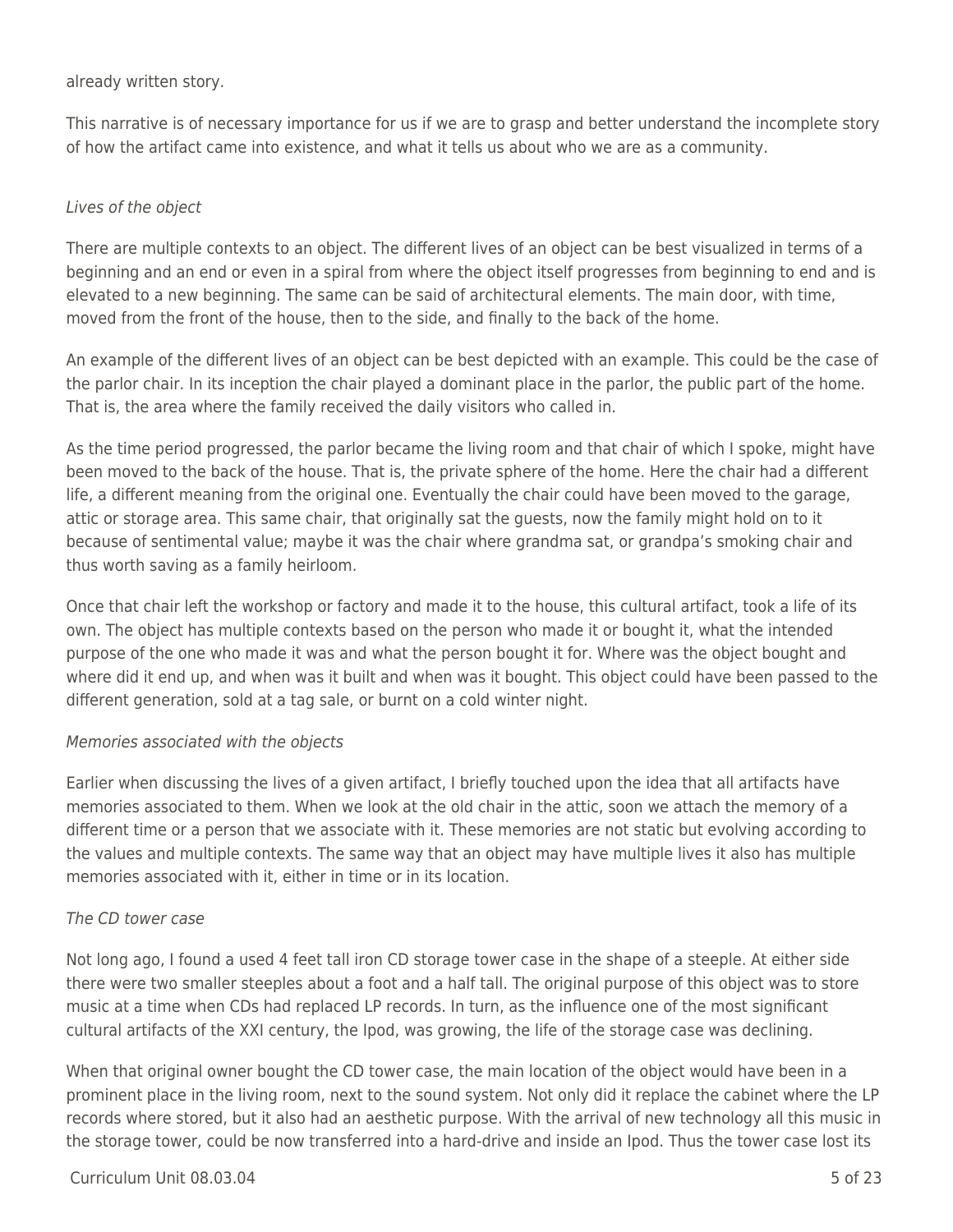original functionality, lost its main purpose and it ended up moved to a different room. The object acquired a new life. Eventually, this tower became part of a garage sale and acquired yet another life. It could have regained its original function as a storage device had somebody who was looking for such a storage device bought it. However, in this case it became a trellis in my garden for my clematis Florida 'Sieboldii'. Now, this metal tower plays a prominent role by my mailbox, not as a storage device, but as a support to the growth of one of my favorite plants.

#### **Further discussion**

As we can see from the previous discussion in defining what material culture is, the interrelation between the physical object and human behavior helps us to begin understanding the who, what, where, when, and why in objects, ourselves, and our culture. There is a memory association that conjures up a set of shared ideals, beliefs and philosophies of people at a certain time period and location.

It is these values and ideals that we attempt to study when talking about material culture, as we observe an artifact of a given time period, social class, or physical region. In the end, it is not the object that is of importance, but the interpretations that we make from such an object that truly matters. Therefore, the goal of this unit on material culture is that of providing students with a framework that will allow for interpretation based on cultural artifacts within the context of the period room.

In studying objects from any given period, we will often discover how people's beliefs are not static or necessarily shared by the whole community, region, state, or country. Yet this process of study can depict what values were held in the majority, minority, or the status quo as we explore a given artifact.

It is not that we are attempting to create a hermetically closed description of an era or a period based on the study of some representative artifact or period room. We are trying to amplify what life was or must have been as we look beyond the object itself by recognizing the various personal, familial, and social contexts of what is in front of us.

## **Period Rooms**

The idea of a period room was first developed as a museum technique as a means of preserving the historical accuracy of the material culture of the time. Parallel to period rooms we encounter historic house museums, outdoor history museums, as well as village and period recreations.

The period room originates from the need for storing and displaying objects gathered by collectors and antiquarians. These period rooms were also a means of bringing present and future generations in touch with their ancestral origins and connecting with their historical past. One of the pioneers of the use of period rooms to display and interpret collections was Charles P. Wilcomb 7 . Unlike the study of an artifact in isolation, the period room allows the viewer to see the artifacts within the physical context in which they were placed demonstrating the aesthetic values of that culture.

The concept of period rooms appears to originate in the French monument historique movement around 1830, which was based in the promotion of historical and architectural buildings. In the United States it is followed with the beginning of the preservation in 1850 of such well-known properties such as George Washington's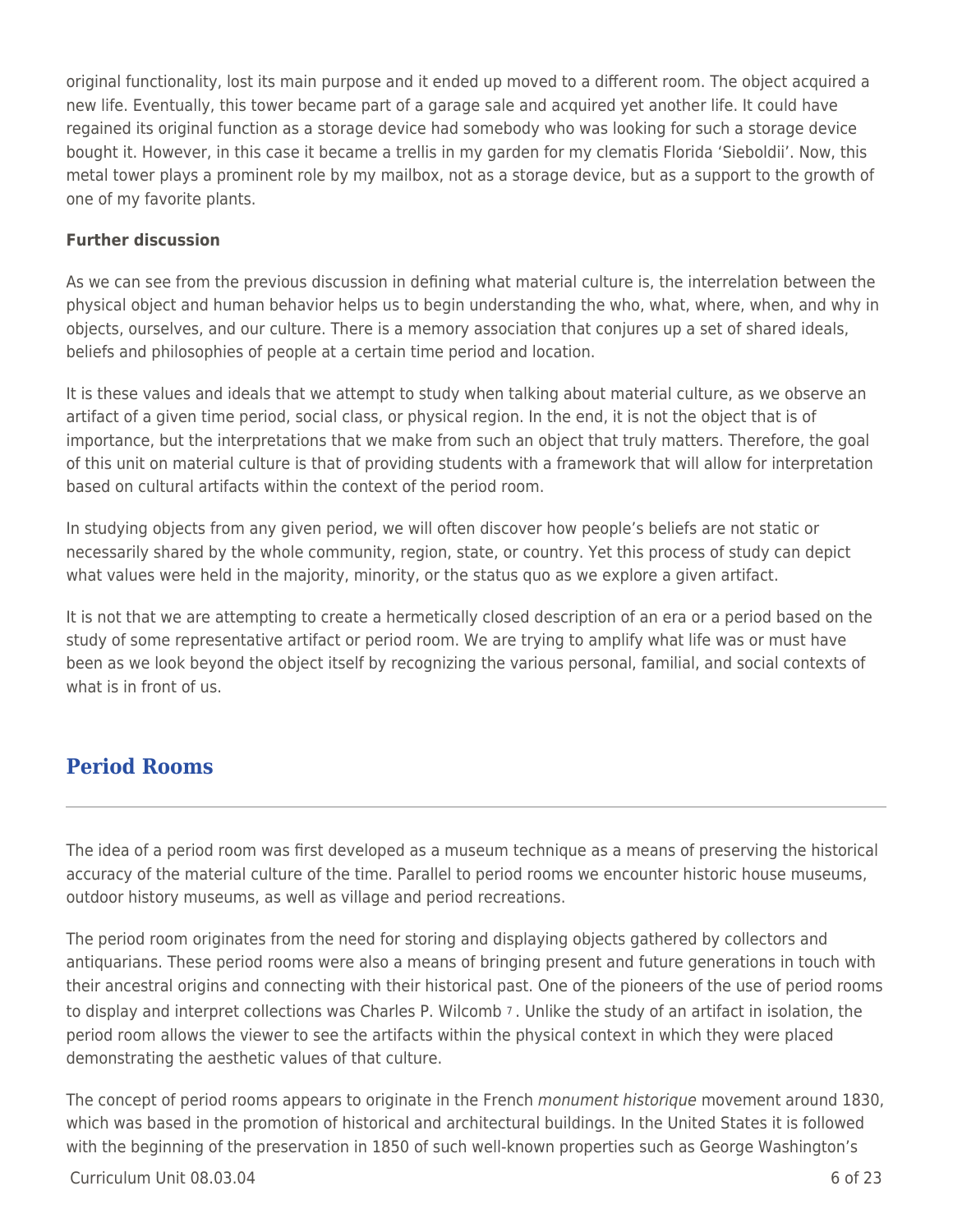headquarters in Newburgh, New York or Mount Vernon, Virginia about ten years later. That is, it begun with the historic preservation of places where well-known events had taken place or famous people lived.

It is not until the so-called Sanitary Fairs (exhibitions created as a means of raising funds during the American Civil War for widows and orphans) that 'colonial mood' rooms came about. The purpose was not preservation, education or even replication with any authenticity the interior rooms of that time period. These 'colonial mood' rooms can therefore be best compared with today's 'theme parks.'

As a prelude to museum rooms, we have the work of Parley Poore who begun to pursue aspects of historic periods within home settings. Also of especial importance are the period rooms of 1880 identified by George Sheldon and others of the Pocumtuck Valley Memorial Association in Deerfield, Massachusetts. These period rooms exhibited artifacts pertaining to the kitchen and bedroom but without attempting to authentically recreate a given period.

### **Criteria of the period room**

The period room can be historical, aesthetic, or both. According to Young <sup>8</sup> there are three different criteria by which the period room must be judged: 1) the purpose of the room as dictated by its location, 2) the capacity to make you believe in the historical period or concept represented. That is, how well it captures the 'spirit' of the historical period or concept; and 3) the authenticity of originality of the enclosed furnishings and the frame.

There are artistic, ethnographic and educational goals associated with the true period room. Therefore, it is much more than just providing a background for the different cultural artifacts. Period rooms are used also as means of expressing and maintaining core beliefs, values and of representing rituals. It is a way of keeping ideals and ideas alive.

There are different ways of experiencing period rooms. The first is by being able to walk into the room and getting as close in proximity to the artifacts as is possible. The second way is the viewing of the period room from either a doorway or through a window. Each mode offers the viewer with a unique way of interrelating with the cultural artifacts within the context of the time period being represented.

#### **Period rooms and artifacts: a social document of an era**

The study of material culture as reflected in period rooms, as we go from the public or outside of the home, to the private, or inside the home replicates the Victorian values of the late 1800s and early 1900s. Students can better understand the role that cultural values and technology play on material culture and the importance of period rooms as a unit of analysis.

As the unit is implemented, it is recommended that we begin with a room that everyone can relate to. I propose to start with the kitchen and the bathroom (highlighting the role that technology plays in these two rooms) followed by studying the way that cultural values change the composition, location, and meaning of today's living room.

Nonetheless, this narrative begins with the parlor as a means of illustrating the clear division during the Victorian period between private and public spaces within the home. The parlor, being the quintessential Victorian room represented the public face of the home and I so choose because the study of this public space within the home will afford us a window to the many social rituals that took place within those four walls and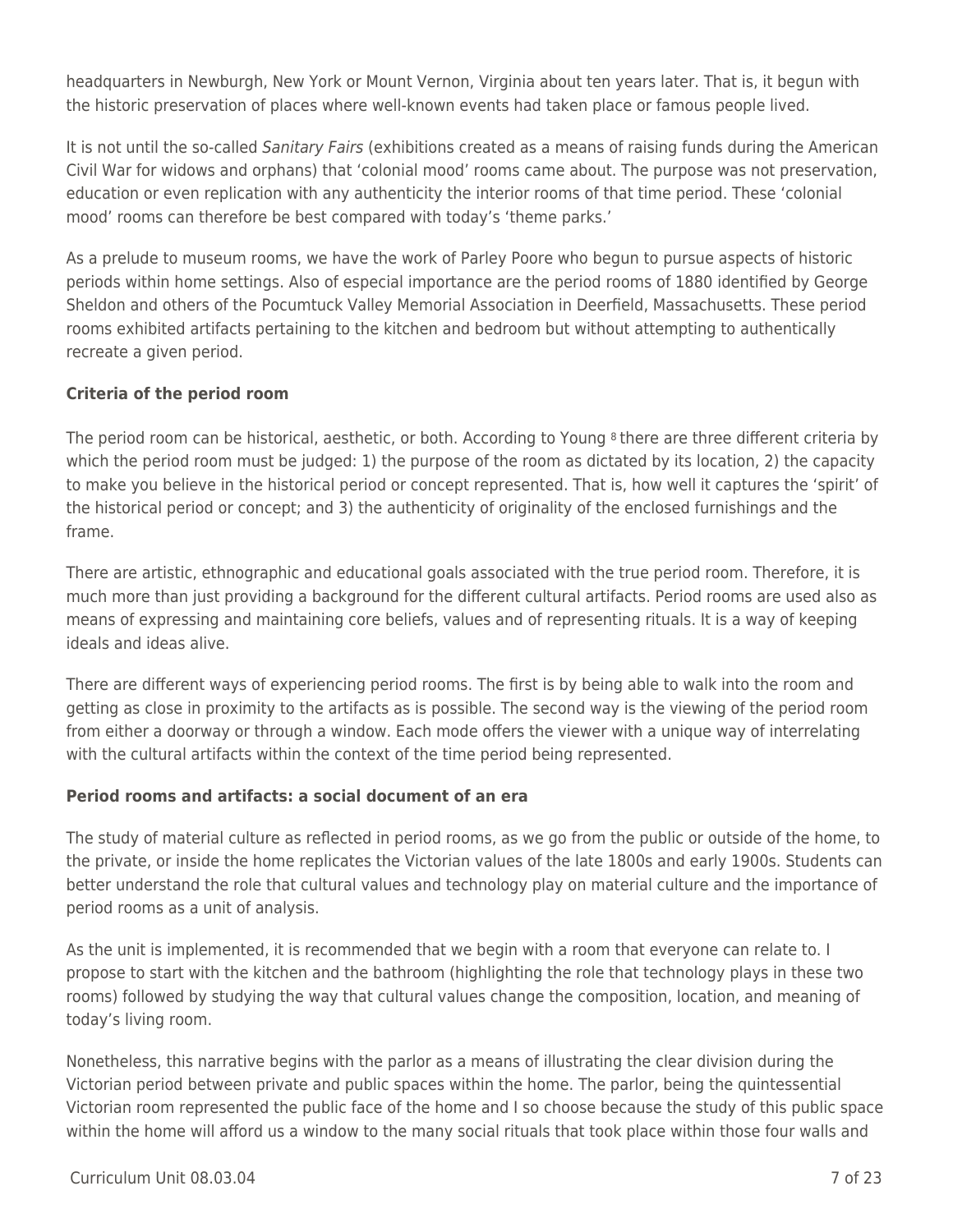that characterized this time period.

## The parlor

During the Victorian period the separation between private and public spaces was well delineated in the house layout. In general, public rooms were in the front while the more functional rooms were either in the back or on other floors of the house. Depending on the size of the homes, there may have been other 'public' singlepurpose rooms loaded with symbolism through the décor and furnishings. Among these rooms we have the parlor, library, music room, and the dining room.

The parlor was a place of rituals encompassing life and death. Rituals regarding the way you acted in society where you demonstrated that you had a space in society as demonstrated by the orderliness and symbolism represented by all accessories and manners.

In order to better understand this time period it is important to study the existing dichotomy between the value of culture , as reflected from the ideals of gentility and cosmopolitanism, and comfort as reflected by domesticity (family-centered) 9 .

During this period there was a fascination with eighteenth-century European cultural ideals reflecting gentility values. Consequently we have parlors that mirror eighteenth-century salons or drawing rooms in their furnishings and in the activities that take place in them. These rooms with all their accessories were not set up for comfort but for the social display of refined manners, behavior, and appearances.

During the Victorian period 'refinement' means more and more elaborate possessions as their owners could buy or bring together. For example, the fauteuil style of the open-armed chair was meant to convey the eighteenth-century European cultural ideals of drawing rooms. If you owned one, the fauteuil brought you symbolically closer to the salon or drawing room; and if you could sit on it, you could then begin to act like a noble, and thus claim without stating it in words that you were what your possessions claimed you are. As a result you became noble by association.

Objects were saturated with covert and overt symbolism and were considered a reflection of family values and accomplishments. There are complex ideas that are reflected in the decoration and the placement of artifacts in the parlor. Among these ideas we have the term *domesticity*, which encompasses those family life norms that directed the conduct of the members of the household. This domesticity was reflected in the cleanliness, in the type of furniture, and wall decorations, which all expressed values of formality and appropriateness 10 .

Another ideal of the Victorian period is the fascination with travel, foreign lands, and the breadth of knowledge gained from traveling. This cosmopolitan ideal was directly reflected in the type of objects that would furnish the parlor. This ideal of world culture, of widespread knowledge and high-culture were represented among other artifacts on pianos and in wall decorations depicting foreign lands.

### The decline of the parlor

With the exception of the 'well-to-do' who were able to afford to maintain multiple single purpose rooms, by the first decade of the twentieth century, we begin to see the living - room substituting the parlor.

Additionally, with the beginning of the arts and crafts period in the 1900s, there is a shift from pretentious complexity to the artistic simplicity of the handmade one-of-a-kind décor; a shift from the specialized room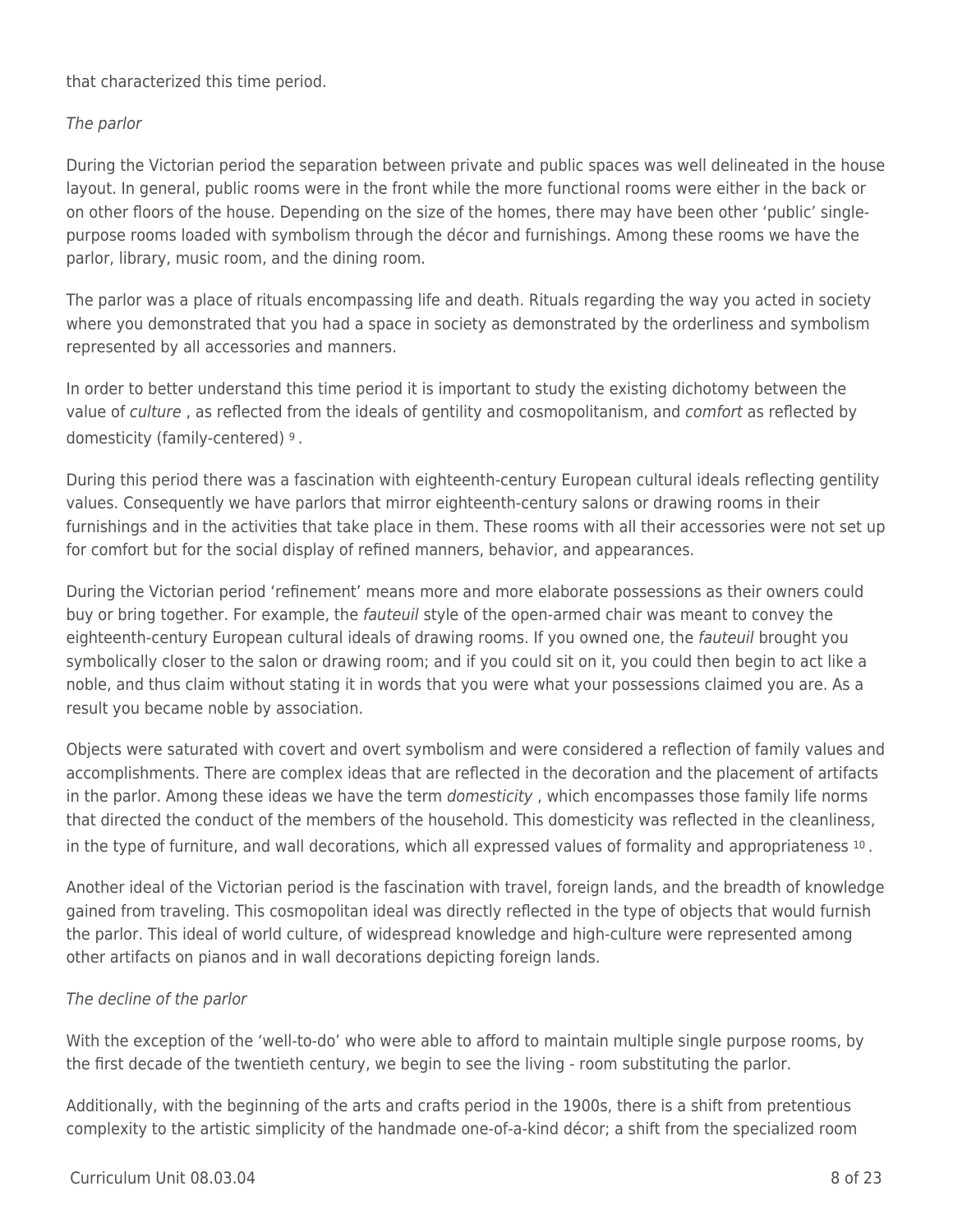floor plan to the open space floor plan of the bungalow. Public and private home spaces are one and the same and by the 1920s the word living room had replaced the parlor in catalogs and magazines, even making the word parlor disappear from model homes.

At this point in time, the living room becomes a multipurpose room, which was now designed for both family and visits. In a sense it represents a return to the multipurpose room of the Colonial past.

One of the main reasons for the decay and eventual disappearance of the parlor is the fact that living spaces become smaller. There is a rise in the number of apartments, homes were subdivided into two or three family units, and consequently less space was available to have specialized rooms, which were not a part of the family day-to-day life. Additionally, functionality (technology) replaced form (decorative fashion). New homes, unlike those in the Victorian period, included some of the most up-to-date home technologies, which were dependent on electricity, pipes, plumbing, a furnace, water system, etc. that required more space and money.

Furthermore some of the social functions that took place in the parlor: calling, teas, and theatrics fell out of favor due to technological advances such as the invention of the car and the telephone, or due to new forms of social entertainment such as movies and entertainment parks. These advances and cultural changes made the need for a 'public' social space within the home obsolete.

## **The bathroom and the kitchen**

In the nineteenth century we begin to see a significant shift from traditional forms of manufacturing goods (such as weaving, furniture making, canning goods, and agriculture) to the industrialization process of all those goods. This shift, paired with the rise of advertisement, created the idea of mass consumption.

This era of consumption takes place from the 1890s to 1940s as represented by the mass production of goods. This was the same period when the bathroom and the kitchen experience their most significant changes. As the bathroom became the center of the fight against all type of secretions, the kitchen became the control center for household consumption. While for the men the home was a shelter from production for the woman the house became the control center for managing consumption. <sup>11</sup>

### Timeline

The following list is a brief chronology of the most important events related to water, waste, and electrical systems, which are of significance to the understanding of the way that technological advances affected both the kitchen and the bathroom 12 .

- · 1790, First system of public waterworks in Philadelphia
- · 1820, Begins production of cast iron tubes in England (production begins in the US in 1850)

· 1840, Hot water available as part of a container in the hearth. The cooking range is also located there.

 $\cdot$  1849, Philadelphia's population = 340,000. Number of bath tabs = 3,251

 $\cdot$  1854, New York's population = 629,904. Number of bath tabs = 3,251

· c.1850, Mass production of cast-iron, wrought-iron, and glazed stoneware pipe. Full mass production of affordable pipes makes plumbing available to all social classes by the first decades of the twentieth century.

· Number of plumbing and gas fitting supply manufacturers in the US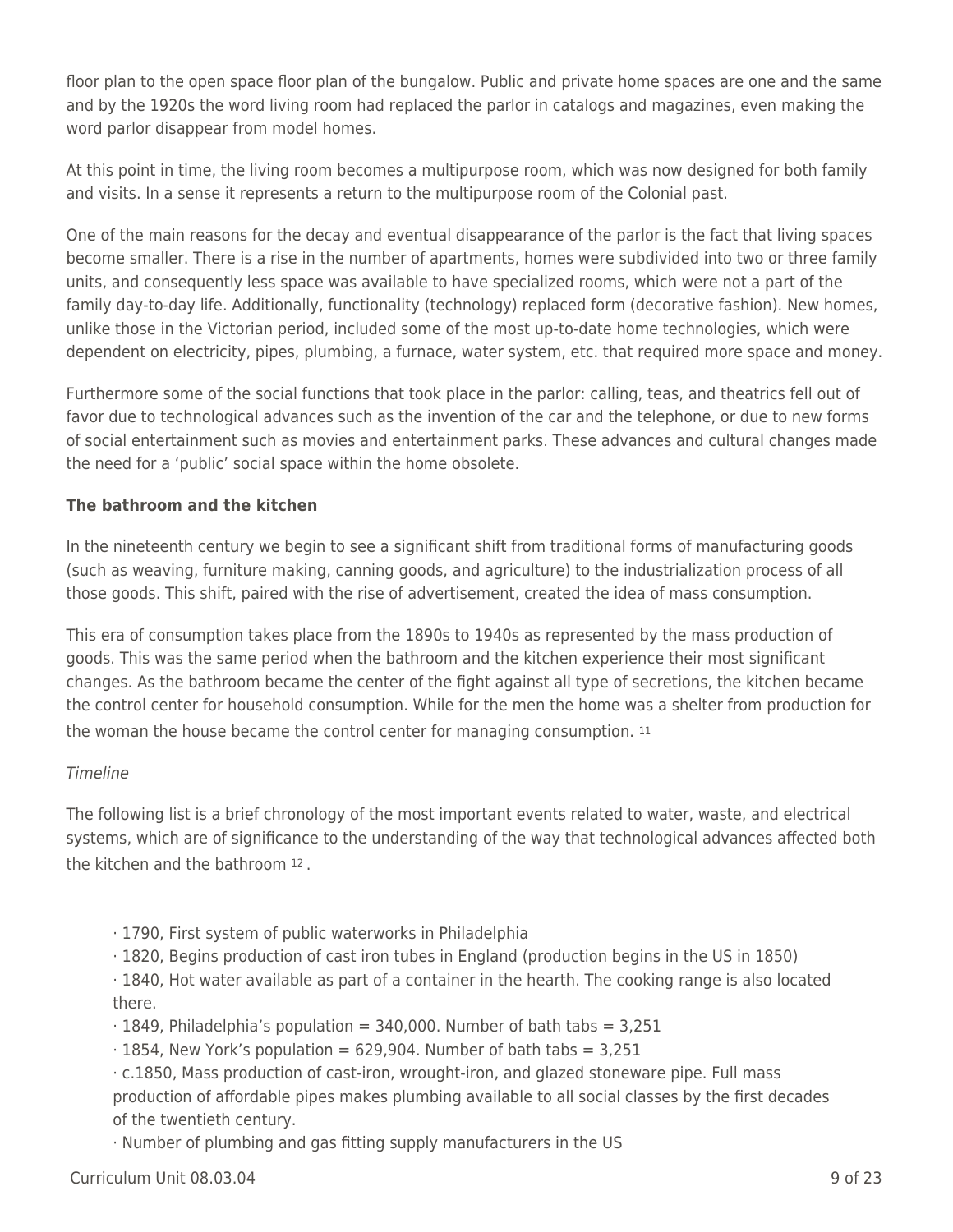| 'ear   | 860 |           |
|--------|-----|-----------|
| Number |     | $\pm 6 +$ |

· c.1860 Water closet is more common in wealthier than in middle or lower class households

· 1878, Thomas Edison and Joseph Sawn invent the incandescent carbon-filament lamps and with time becoming a major competitor with gas lighting.

· 1890, Edison-Swan Company builds power stations in New York and London

· 1901, New York's Model Tenement House Reform Law requires that all new buildings must

provide each floor with running water. Later it required that this be the case for each apartment.

· Percentage number of US homes that have electricity provided by power stations

| 'Year | 1902   1918 | l 1925.                              | 1948. |
|-------|-------------|--------------------------------------|-------|
|       |             | Percent   8%   24.30%   53.20%   78% |       |

It is important to note the differences between the percentage number of urban and suburban families who in 1940 had access to indoor plumbing as represented by the percentage of those who had running water, indoor toilets, and bathing arrangements.

While in the urban areas 93.5 percent of the households have access to running water, only 17.8 percent of those living in the rural areas do so. 83 percent of the families living in urban areas have indoor toilets and 77.5 percent have some type of bathing arrangement. Meanwhile, of the over 40 percent of Americans living in rural areas only 11.2 percent had indoor toilets and bathing arrangements.

### The bathroom

There is no other room in the house that ever saw as much change in as little time as the bathroom. This was in part due to the fact that up until the end of the nineteenth century the bathroom did not exist architecturally as a separate room (other than in the rural areas in the form of an outhouse or delegated in urban areas to the cellar or merged into the bedroom in the form of portable containers.)

Before there was plumbing, families would make use of water basins and pails, commodes and chamber pots (portable containers). Before plumbing the functions of cooking and basin bathing were partners because of the combination of both heat and water in the kitchen. With the onset of new ideas on hygiene combined with technological changes, each function was separated and consequently delegated to separate rooms.

Unlike the portable appliances of yesteryear, such as the washstand or the chamber pot, the new bathroom equivalents the sink or the toilet bowl needed a room of their own. As running water and plumbing and fixtures became available in the home, small closets, stairway landings, and rooms were converted into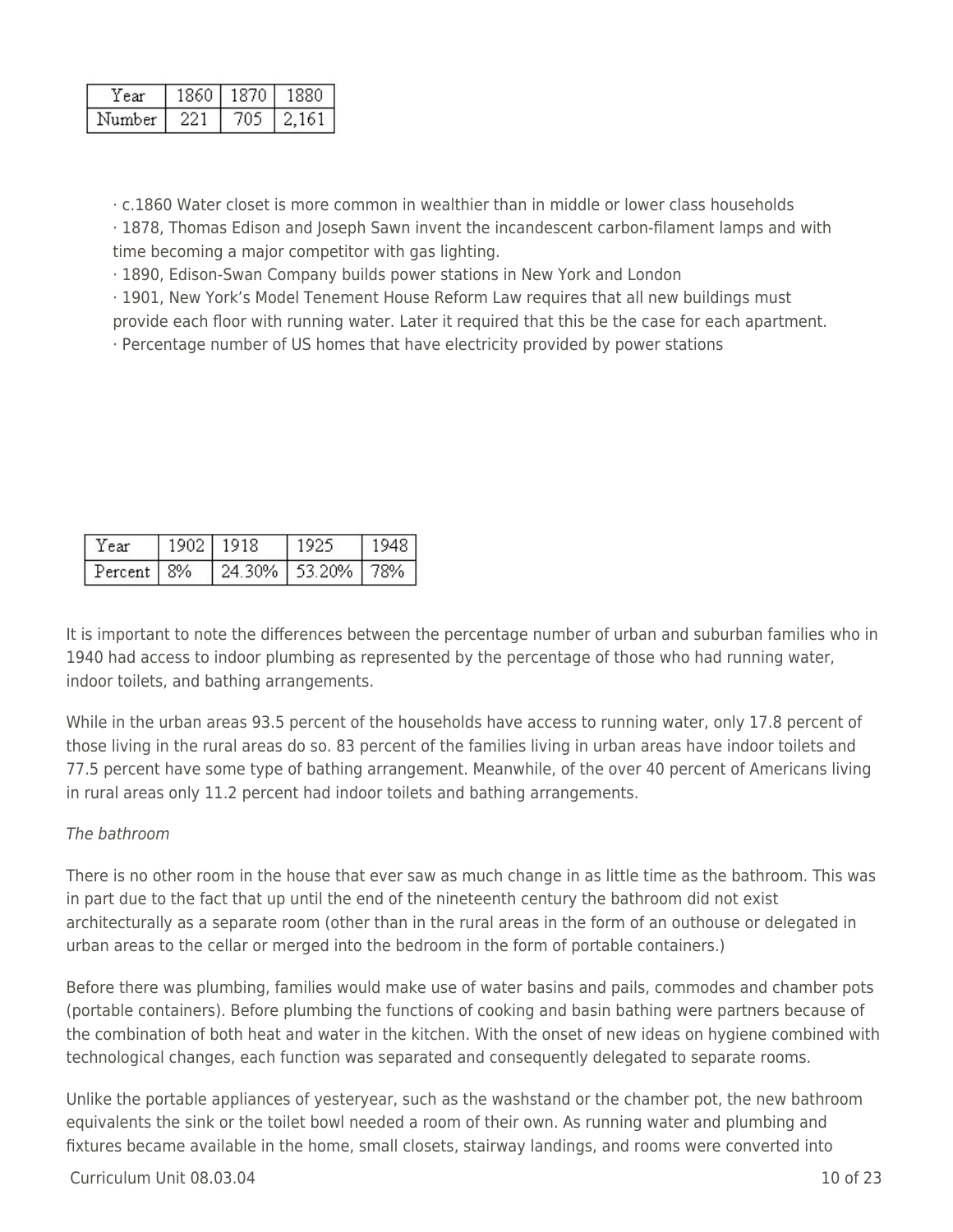#### bathrooms.

As with the rest of the house we see that the aesthetic trends of the period are reflected in the fixtures and the appliances across all the rooms in the house. During the Victorian period we see some of the decorative forms such as elephant trunks and dolphins reflected in the fixtures as well as the 'claw-foot' design on bathtubs and sinks. Later on, we will see the new ideals and emphasis on hygiene reflected in streamlined bathroom designs that exemplify the ideals of cleanliness.

#### The kitchen

Of all the rooms in a house, the kitchen is the room throughout the ages that evokes multiple universal meanings and values. Although the configurations may be very different whether you are in the north or the south, the east or the west, the pre-colonial or the Victorian period, the kitchen is a conveyor of multiple meanings and values related to primordial needs of nurturance, nourishment and family ties.

During the pre-industrial era the kitchen held significant artifacts associated with the role of the mother and homemaker. Objects such as spinning wheels or tall clocks were the norm. While during the Victorian period the 'heart' of the home was in the parlor, during the pre-industrial era the kitchen was vital to the functioning of the household and family members. This space was associated with women and children. Even in those households where there were servants, the kitchen became the refuge from the other 'formal' rooms of the house such as the dining room or the parlor.

The Victorian period fascination with intricate decorations and plush fabrics was soon replaced by a streamline modern design of the 1930s that was characterized by horizontal clean lines and curving forms. These changes were evident throughout the house, but nowhere did it have as much significance as in the kitchen and the bathroom.

Most typical of this streamline modern design is the conical 'teardrop' borrowed from aerodynamics and which would be integrated into the design of most objects from toasters to refrigerators to light fixtures.

There is a move from the mechanical pieces with all the nuts and bolts of the industrial era towards the streamline design characterized by one-piece seamless shell frame, which gave the impression of having been molded from a single piece. This is the beginning of porcelain and enamel surfaces that eventually would move from a heterogeneous collection of appliances to a coordinated and continuous group of domestic appliances.

Among of the most important technological improvements in the kitchen of this time are worth mentioning the washing machine, drier, dishwasher, refrigerator, and vacuum cleaner.

## **Context and rationale**

As an Instructional coach for the English Language Learners (ELL) department, my position consists of assisting both teachers and students. One of my roles as an instructional coach is modeling effective strategies for teachers that work with ELL students. These strategies ensure that the curriculum is accessible to each student's needs as they develop appropriate grade level content while acquiring academic English.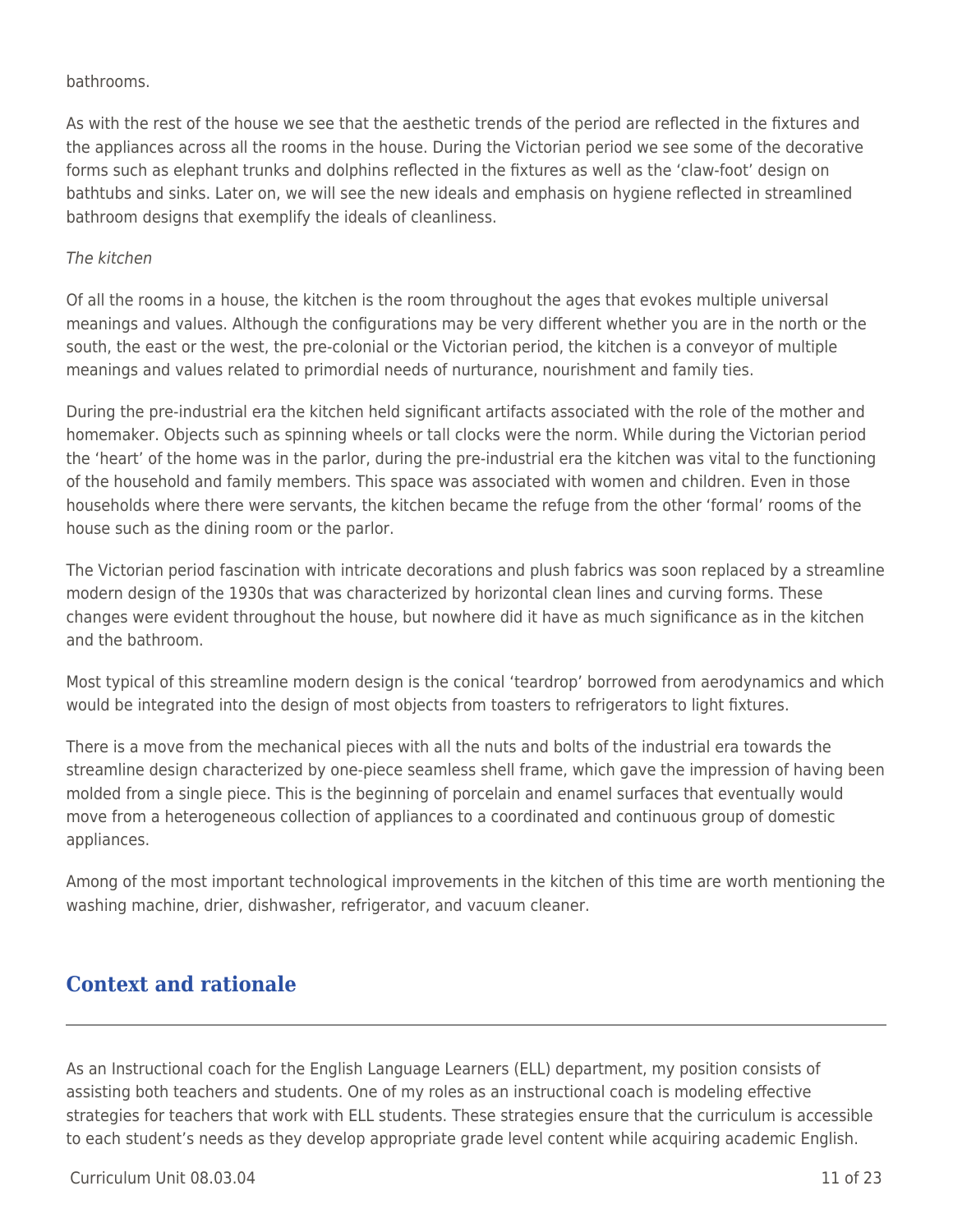One of the most effective ways of assisting ELLs is that of facilitating the acquisition of English not in isolation but in combination with one of the curricular content areas. In order for these students to master age and grade level appropriate content standards they need to be able to access the same core curriculum and they must be able to acquire more than simple language skills: ELLs must acquire the needed academic language that will allow them to compete with the rest of the school population.

According to the Connecticut State Department of Education The Condition of Education in Connecticut report, the percentage of students who are racial/ethnic minorities continues to increase 13 . There has been a 44% increase in the number of ELLs enrolled in CT schools from 2000 to 2005 14 . English Language learners represent 5.3 percent of the whole student population. However, based on the Connecticut's Strategic School Profiles, Connecticut Education Facts we observe that these percentages can be deceiving. This is due to the fact that the highest concentration of ELLs is located in urban areas, and often times attending a few neighborhood schools within those districts. According to the New Haven Public Schools 2005-2006 Strategic District School Profile 15 , the number of minority students being serviced is 89 percent, and 28.7 percent is identified with non-English as the home language (as compared with 12.6 percent statewide).

### **ELL challenges**

The challenge that ELLs or second language learners face is a daunting one in that in order for them to catch up to grade level norms, they must acquire the needed oral language and literacy skills at the same time they acquire the required grade level content knowledge. The acquisition of academic language proficiency is a long process that is literacy dependent. Hence, ELLs need to be able to read, write, and speak making use of academic language.

In the last few years there has been a shift in the way that we work with ELLs, which allows us to begin differentiating between English language proficiency, academic language proficiency, and academic achievement or content mastery 16 .

English language proficiency places ELLs along the language acquisition continuum from beginner to advanced and refers, in general terms, to the ability to speak, read, write and comprehend the English language. As ELLs progress through this continuum and meet the English language proficiency standards, they gain access to academic content standards. These language proficiency standards are to English as content areas standards are to academic achievement (the knowledge and skills of a specific content area). While the first meets the academic English language proficiency continuum, the later are the anchors for measuring academic achievement which is an indicator of conceptual development in that given content area <sup>17</sup>. It is at the intersection of language proficiency and academic achievement that academic language becomes the medium.

Much of the academic language is vocabulary bound. Students must not only be able to understand English syntactically and grammatically, but most importantly, ELLs need to be able to have access to highly specific content area vocabulary that will facilitate concept comprehension. Ten Important Words Plus 18 is an effective strategy for building word knowledge that is very appropriate for use within content areas.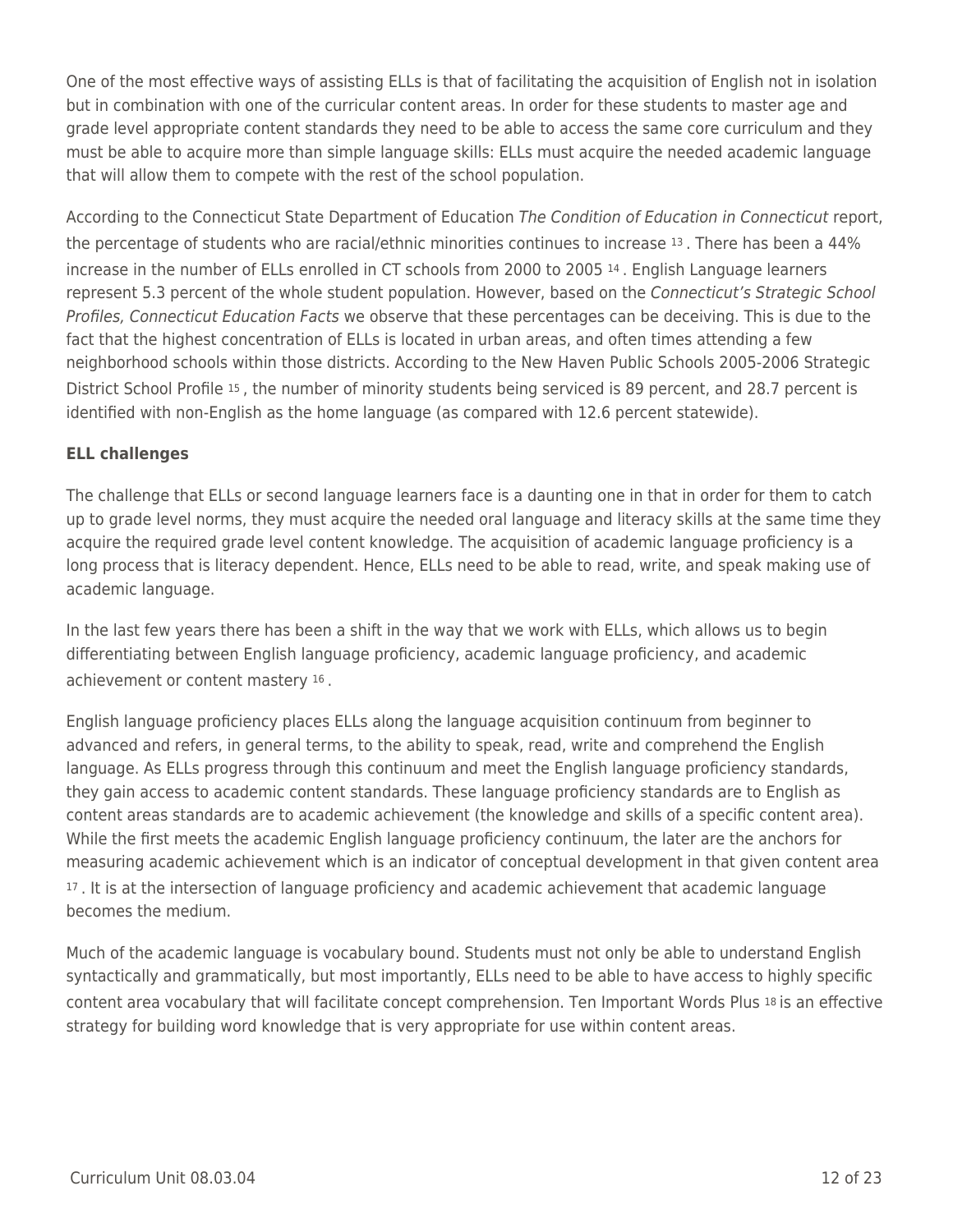## **Curriculum Strategies and lesson plans**

In working with students, and especially second language learners, it is imperative that we make connections to the knowledge that students bring with them. The following activities will allow these students to incorporate their values and culture as they learn about their new culture. In addition, this process of building background knowledge on what students know in the subject matter allows the classroom teacher to differentiate instruction and build upon what students already know.

Many of the students that I serve in the bilingual program, or who are English Language Learners (ELLs), arrive from cultures very different from the mainstream North American one. Often times, these students in their first years have great difficulties adjusting to a foreign culture that exhibits very different values than their own. In allowing these students to voluntarily contribute their experiences, we are able to create a scaffold that will ensure that what they learn is attached to something meaningful.

The following lessons represent a sample of the different elements that are part of this unit and the implementation will be based on short activities integrating all curricular areas. The main goal of these lessons is to develop second language academic proficiency while studying the concepts related to material culture. For such a purpose, close attention is placed upon key concepts, outcomes, accountable-talk, and language structures. These lessons are developed with ELL students in mind; thus, especial importance is placed on comprehensible input by means of modified speech, vocabulary front loading, clear and specific language structures, and accountable-talk.

#### **Unit introduction**

The starting point of this unit is with the legend of the The Blind and the Elephant 19. In this popular and multicultural legend each individual arrives to a different conclusion based on limited observations. Although the main intent of this legend is teaching that the inability to see one's limitations because of shortsightedness makes one as blind as one who does not have sight, the legend will be here used as a springboard to the study of material culture.

The purpose of the legend in this lesson is to make students aware that when studying an artifact we must look beyond what we think we can see. We need to look past our own conception as we study material culture. Therefore the saying of 'do not judge a book by its cover' becomes a congruent motto with the lesson to be taught. In addition, the following print titled *Blind Monks Examining an Elephant* 20 can be used as a mnemonic device in the classroom so as to remind us to look beyond what we can see.

It is also important to remember that as we observe an artifact of a given time period it is the values and ideals that we are studying. In the end, it is not the object that is of importance, but the interpretations that we make from such an object that truly matters. Therefore, it is important to remember that the goal is to provide the students with a framework that will allow for open-ended interpretations based on cultural artifacts within the context of the period room. This lesson is consequently the foundation of such a process.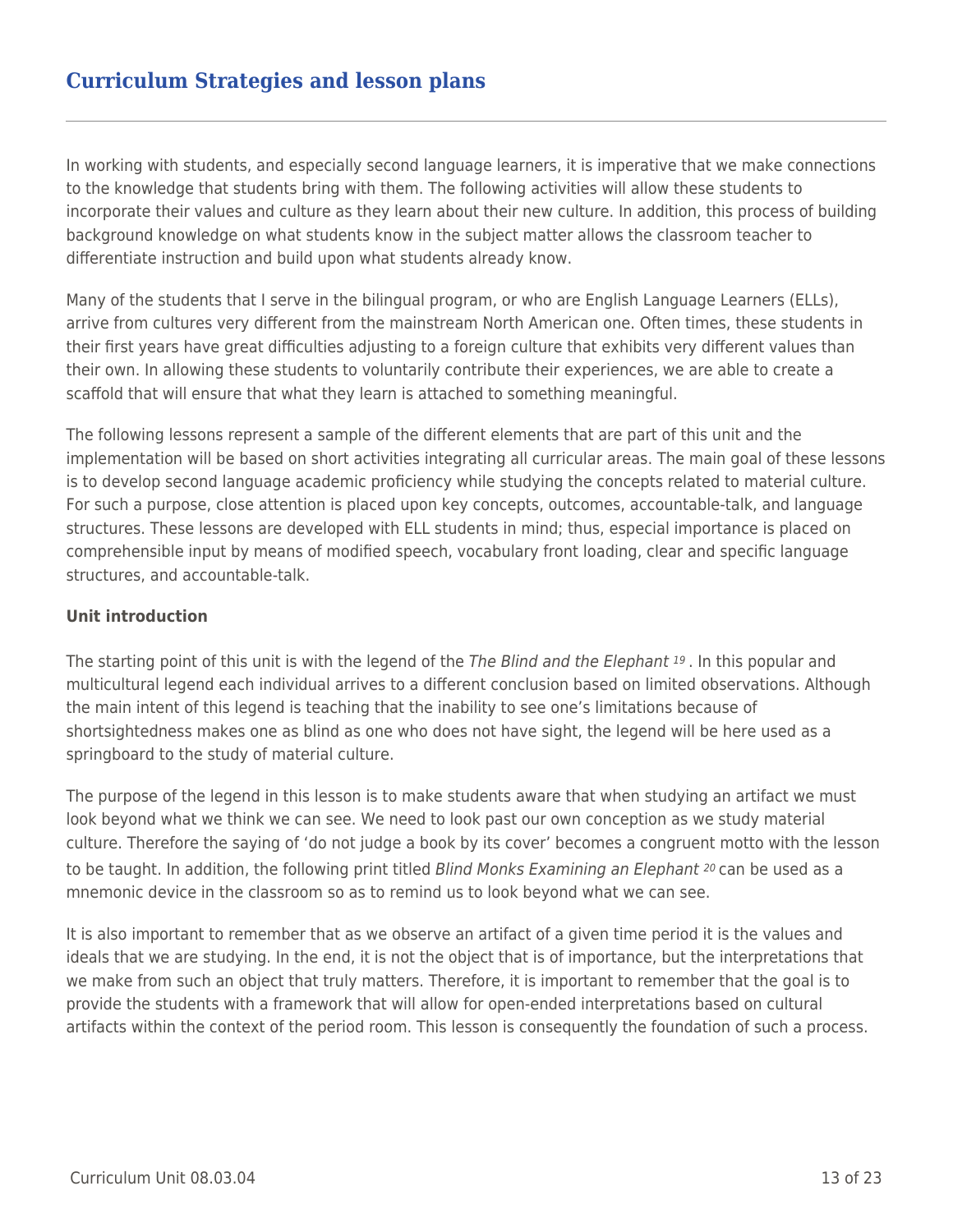

#### **From the whole to the parts and back**

It is left to the teacher's discretion as to how to continue this unit. It is possible to begin with the whole (period room) and move on to the individual parts (cultural artifacts) or begin with the individual parts and look at the whole. Nevertheless, it is imperative (this being one of the first lessons) that the structure be systematically followed so the students, eventually, will be able to complete the process independently.

Given the fact that this lesson will be ongoing, it is important to create a purpose and provide the students with a general introduction of the following concepts that frame the unit. At a later point in the unit these will be the used as content objectives for each of the lessons.

- · Our cultural values shape how we feel about the objects that surround us
- · The cultural value of an object changes according to the times
- · Artifacts are expressions of a culture and at the same time a medium in the creation and reinforcement of current cultural values.
- · Objects can play multiple purposes (function versus form)

Due to the fact that this lesson will be replicated multiple times using a different artifact or period room, I would write, for everyone to see, at least one of the concepts in order to direct the class discussion.

Since one of the main didactic purposes of this unit is to assist my students to understand that objects and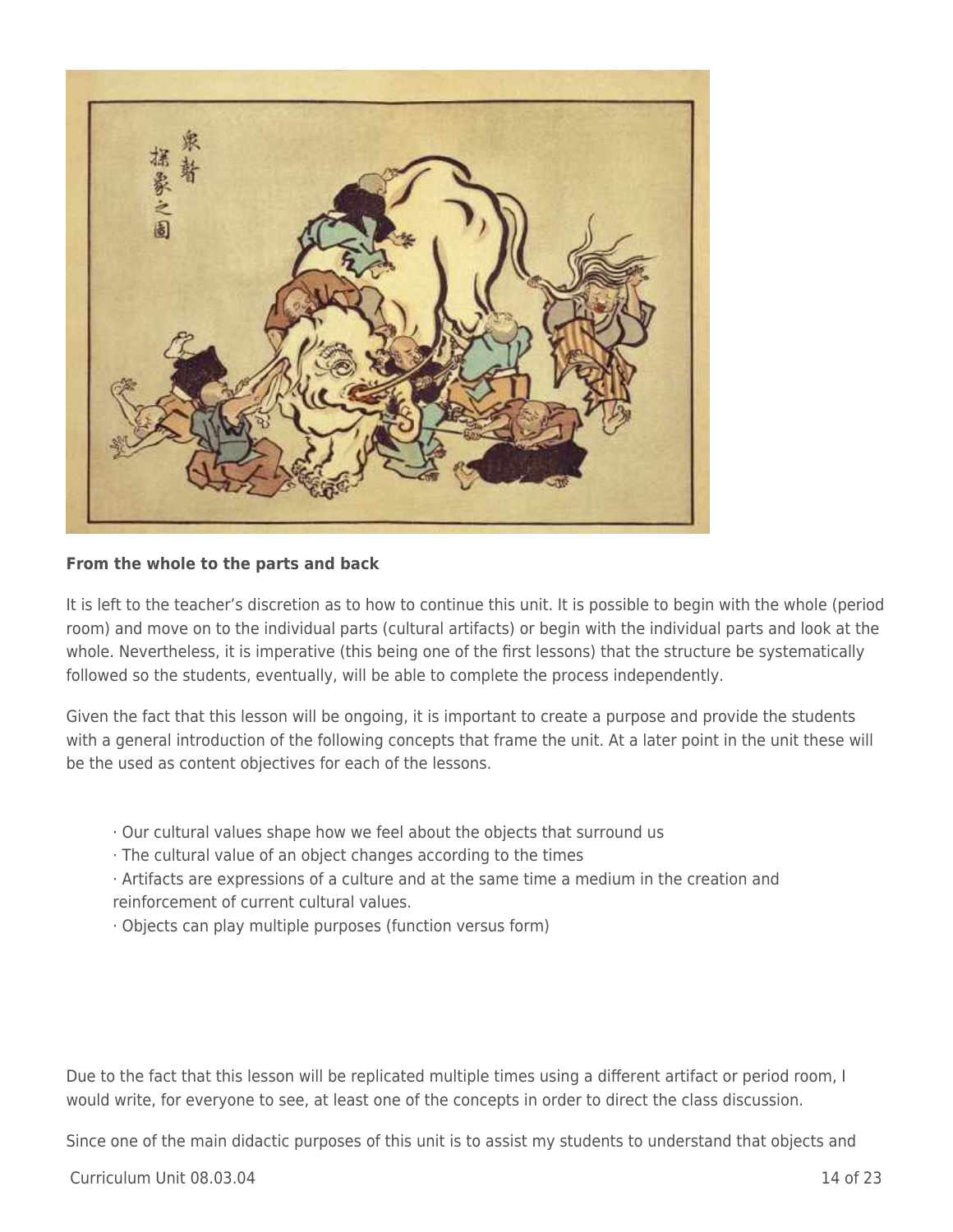artifacts transmit cultural values and are representative of time and space, I will begin with such a concept.

In beginning with an object, the following questions will direct the discussion.

- · Where is the object located in relation to the rest of the objects?
- · Who made/designed the object?
- · What is its function?
- · For what purpose does the object exist?
- · What are the materials used in its construction?
- · Where does it come from?
- · Are there any variations in the make up?
- · Has the object transformed though time?
- · How has the object transformed through time?

It is essential that the teacher writes down the students' comments so as to model the correct language structures and needed framework in order for the students to be able to apply this process to the independent study/research paper of a different room or artifact. Additionally, I recommend the use of visuals and the use of multicolor markers to bring attention to the different language structures that are being modeled.

If instead we begin by looking at a given room in a house, let's say the bathroom, the following questions will serve as a guideline in directing the discussion.

- · What does the setting of the bathroom tell us?
- · What does the interior communicate: simplicity, cleanliness, privacy, etc.?
- · How does the bathroom compare to the setting and the surrounding rooms?
- · What are the functions that take place?
- · How have the different functions that we perform in the bathroom changed over time?
- · What are the objects and material culture related to these functions?
- · Are there any cultural differences in the functions or the makeup of the bathroom?
- · What do material objects in the bathroom tell us about our culture?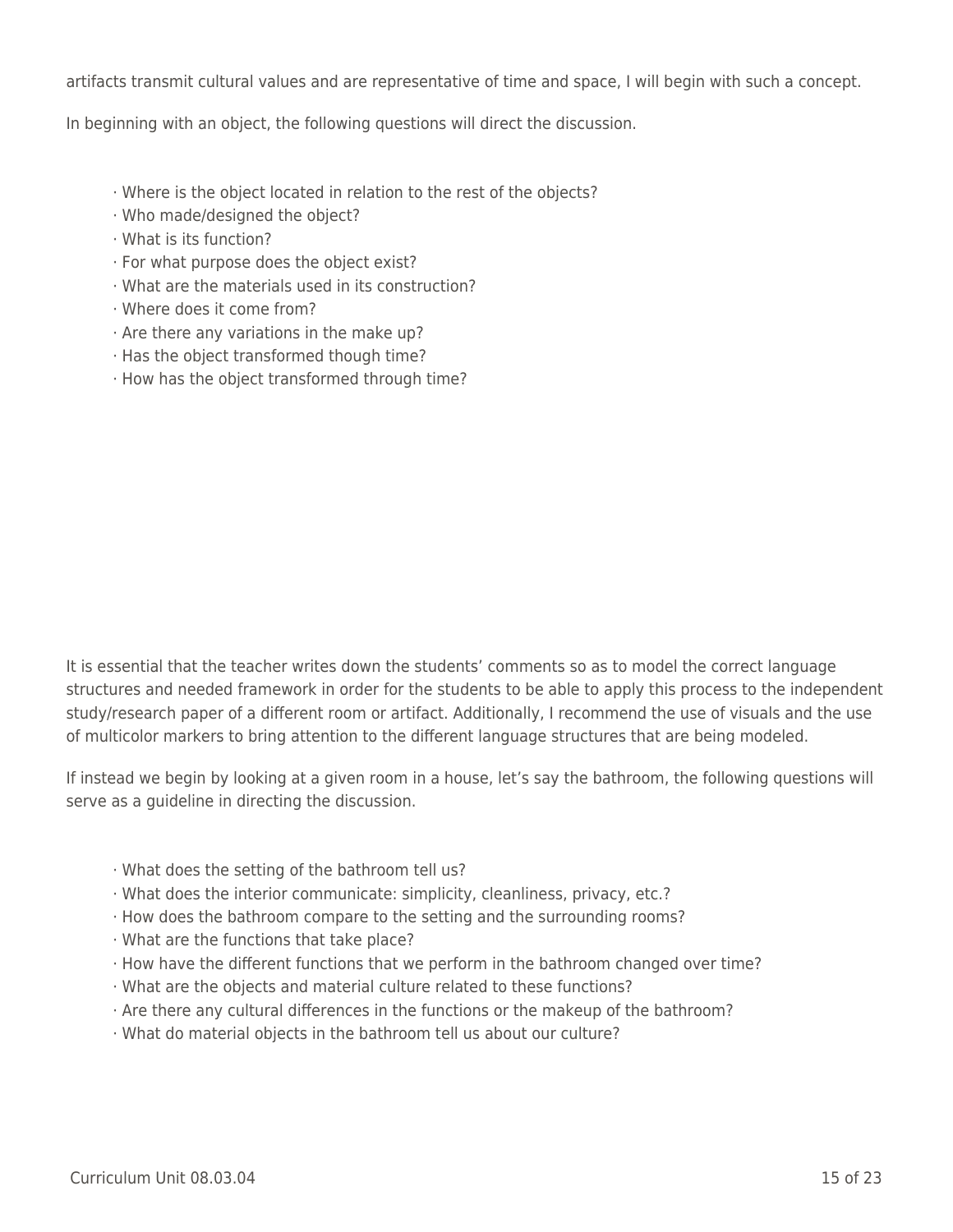I chose the bathroom to begin this unit because it is likely to be a universal room and because it will captivate the students' attention. We will come back to this activity over and over again. Eventually, once the students understand the structure, they will be asked to independently follow the same enquiry process as the one modeled with a room or an object of their own choosing.

In this follow up activity students observe changes over time by comparing and contrasting urban versus rural and present to past percentage of households with running water, indoor toilets, and bathing arrangements. Using the following two tables, students create three bar graphs representing the differences in 1940 of access to indoor plumbing between rural and urban areas.

Urban areas

| Year | Running   Indoor |         | Bathing      |
|------|------------------|---------|--------------|
|      | water            | toilets | arrangements |
| 1940 | 93.50%           | 83%     | 77 50%       |

Of the over 40% of Americans living in rural areas

| Year | Running   Indoor |           | Bathing      |
|------|------------------|-----------|--------------|
|      | water            | toilets   | arrangements |
| 1940 | 17.80%           | $11.20\%$ | 11.20%       |

Can you picture this? Create a timeline through pictures representing the changes taking place in the kitchen and the bathroom.

1820, Open fire, water pump. 1860, Open fire, stove, running water, tub. 1900, Furnace, enhanced stove, icebox, tub, lavatory, gas lamps. 1938, Refrigerator, air conditioning, electric power, light, electric accessories, prefabricated kitchen and bathroom utensils.

## **What is material culture and why should we study it?**

As a follow up, and always departing from the concepts that frame the unit, I want the students to identify and make their own one or a combination of definitions on material culture and why it is important that we study it. Once we have reviewed what we did the previous days and re-read the concepts the teacher can begin with a 'think aloud' about material culture:

Almost everything that surrounds us that is inanimate (with the exception of natural objects such as a rock or a tree) is part of the material culture in our lives. These artifacts speak of what we hold dear or that value for one or another purpose. These objects, not only have a function but a value to us as human beings. In the case of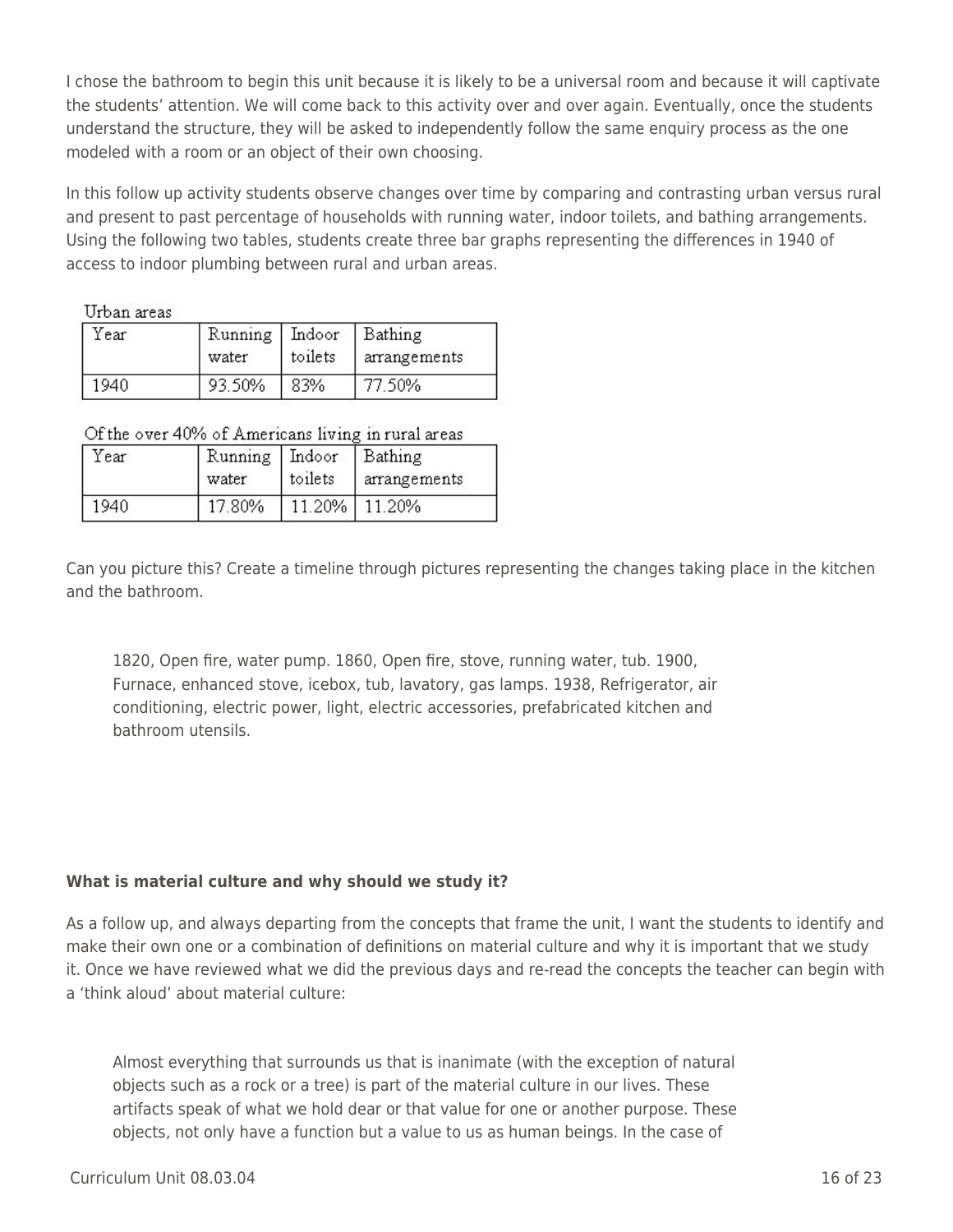the rock, the material culture is acquired when that rock becomes part of a wall, or a marker delineating where a property ends and the other begins. Same thing can be said of the tree, when the value that acquires is related to a function that is not that of the intended one.

Today we are going to look at the way that other people describe what material culture is and then I want you to come up with your own description. You may do so through a picture, as a story, through mime, etc. Here there are some of those definitions 21 :

Material culture entails the actions of manufacture and use, and the express theories about the production, use, and nature of material objects.

Material culture is that segment of man's physical environment, which is purposely shaped by him according to culturally dictated plans.

Material culture is the ideas about objects external to the mind resulting from human behavior as well as ideas about human behavior required to manufacture these objects.

The underlying premise is that objects made or modified by humans, consciously or unconsciously, directly or indirectly, reflect the belief patterns of individuals who made, commissioned, purchased, or used them, and, by extension, the belief patterns of the larger society to which they belonged.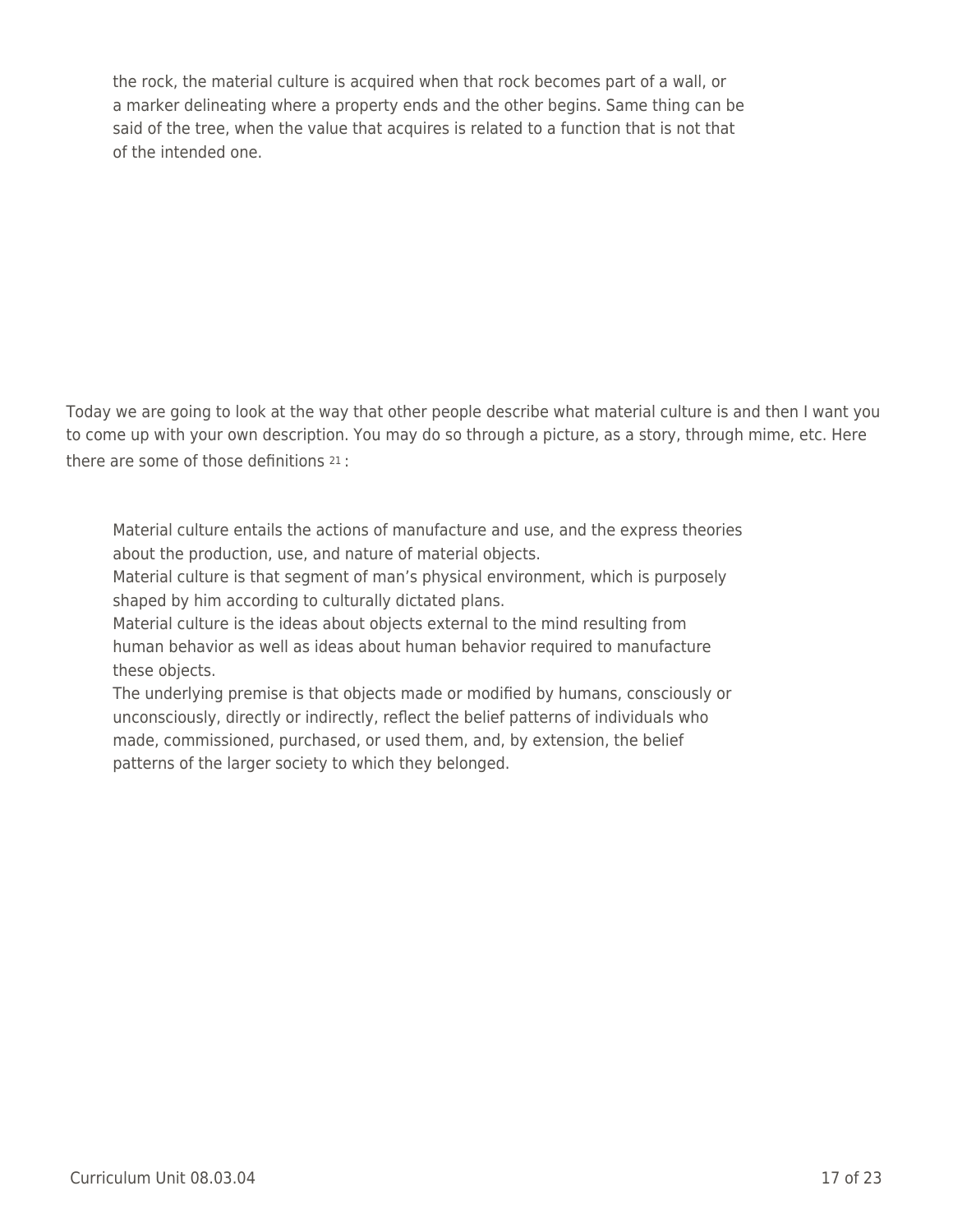The study through artifacts of the beliefs- values, ideas, attitudes and assumptionsof a particular community or society at a given time. <sup>22</sup> The study through artifacts (and other pertinent historical evidence) of the belief systems-the values, ideas, attitudes, and assumptions- of a particular community or society, usually across time. 23

### **Activities and Assessments**

The following activities can be used as whole class lessons, small group activities, or independent studies.

Looking through catalogs 24 (Sears, Time, websites). Here are some descriptors of some homes: 'truly magnificent', 'noble work', 'large in size', grand in style' Can you find other descriptor words in the ads? How would you classify these descriptions?

Looking for objects and how they changed over time according to the models, materials, and cost. Create a 10x5 matrix with the following headings for at least two period rooms: object, year, model, materials, and cost.

Creating a chronological/pictorial timeline of significant cultural objects (i.e. telephone). How has the phone changed over time? Who had telephones, and who has them now?

Do objects have gender? What about rooms in a house? In Spanish and some other languages they do have a gender. However, although English is a gender free language (i.e. lamp) what are some objects that have a gender identified to them? Why?

Sorting floor plans 25 . After students study period rooms; including functions and cultural objects involved in those rooms, students locate the rooms within a house floor plan. Students then sort chronologically those floor plans. First sorting the period rooms and then the floor plans (i.e. bathroom, bedroom). What would a floor plan of the XXII century look like?

Period room design. What will be the functions and objects of a period room of the XXII century? What functions and object would be included?

#### **Last word and extension activities**

As an instructional coach and teacher of English Language Learners, it is important that these students are given ample opportunities to make use of the four language domains in any task or activity in which they partake. The following extensions are representative of activities where students are forced into using the domains of speaking, listening, reading, and writing within different content areas.

Language arts: Introduce the opening legend as a listening center, taping the story. As a written prompt, consider re-writing a story where the students integrate as part of the story descriptions of new objects of the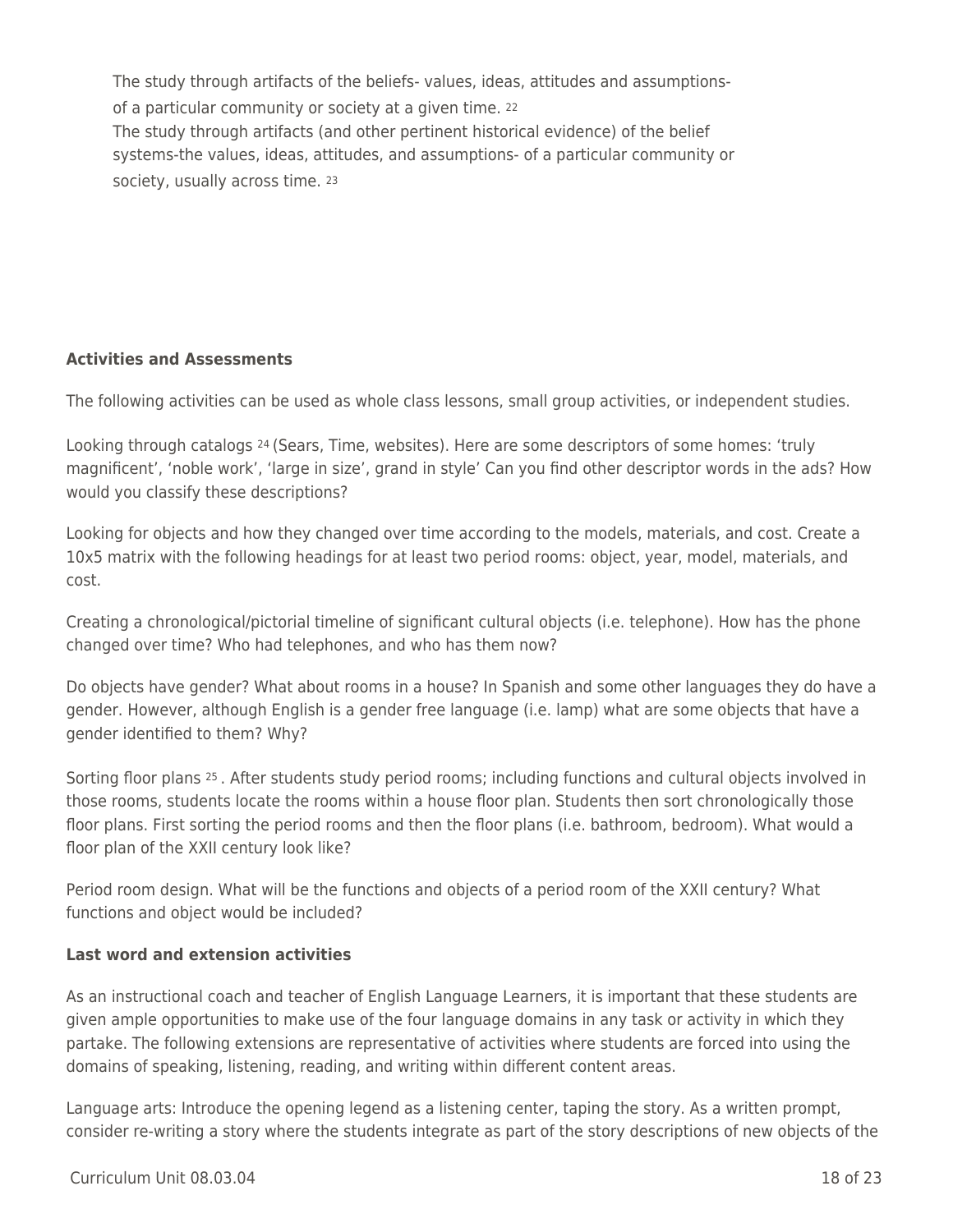new millennium.

Art: Students design their own objects and describe what these objects would tell about the culture of those who used them. Students make their own technical drawings and then create three-dimensional models. Finally, students build a diorama that includes those objects in the context of a room or space.

Science: Energy use across the time periods studied. Students brainstorm about the relationship between energy and number of rooms. How has the energy efficiency of some common kitchen utilities changed over time? Students will select one such utility (refrigerator, washing machine, drier, pots and pans, etc), create a matrix and then will graph the results across time and energy usage.

Games: Students create their own games related to some of the material culture that they studied as part of this unit. One such game consists of naming three objects and having the other person name some characteristic that they share in common. For example, what commonality do the following three items have? Or what characteristic do the following three items have in common? A chest, a staircase, and a hall-stand?

Categorize the following objects that could be found in a parlor during the Victorian period according to whether they are a symbol of culture (cosmopolitanism or gentility) or comfort (domesticity).

Seashell, books, needlework, photographs of friend and family members, piano, parlor organs, silver tray, étagère (display shelf), bust of a well known artist.

Read the following quote and discuss how did the changes during industrialization affect manufacturing and the household.

'It is unmistakable tendency of modern and economic and industrial progress to take out of the home all the processes of manufacture…One thing after another has been taken, until only cooking and cleaning are left and neither of these…leaves results behind to reward the worker as did…spinning, weaving, and soap making 26 .'

Compare and contrast. With the use of today's technology it is very easy to integrate media in the form of pictures and sound. The following sample lesson looks to integrate the artwork of Thomas Hovenden 27 and Norman Rockwell <sup>28</sup>. Both artists choose the same theme Breaking Home Ties, depicting the same scene in two different time periods. The students will compare and contrast both scenes looking for material culture.

Discuss elements in Edward Lamson Henry's "The old clock on the stairs 29 " and then read the poem by Henry Wadsworth Longfellow - The old clock on the stairs  $30$ . Students will follow the same process as discussed in the second lesson and apply it first to the picture and then to the poem.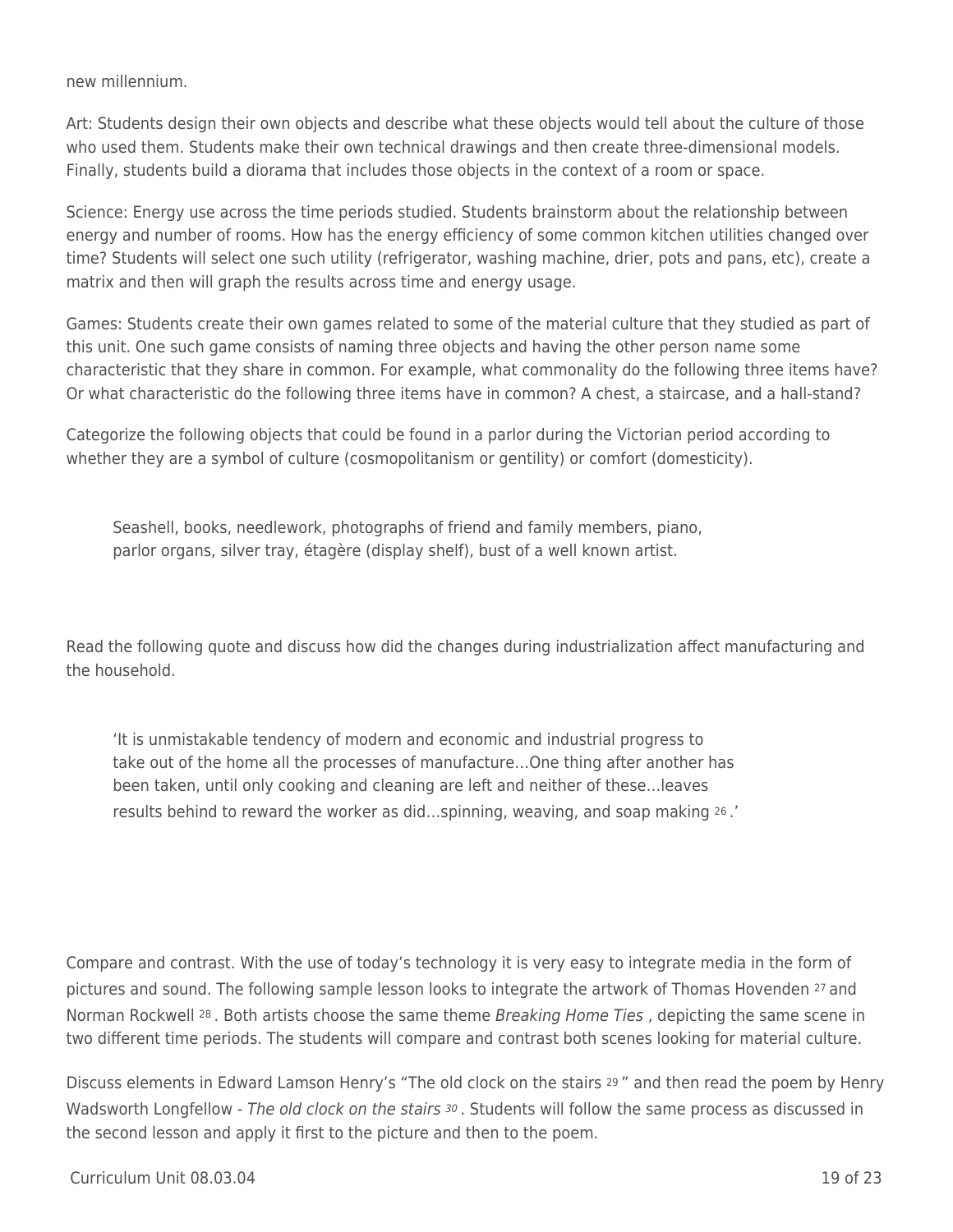## **Teacher Resources**

Ames, Kenneth L. Death in the Dining Room, and Other Tales of Victorian Culture, American Civilization. Philadelphia: Temple University Press, 1992.

An excellent resource on 19th century Victorian costumes and social life. Well-documented and simple to read. Portraits Victorian lifestyle inside and outside the home.

Braden, Donna R. ""The Family That Plays Together Stays Together": Family Pastimes and Indoor Amusements, 1890-1930." In American Home Life, 1880-1930 : A Social History of Spaces and Services, edited by Jessica H. Foy and Thomas J. Schlereth, ix, 284 p. Knoxville, Tenn.: University of Tennessee, 1992.

A brief history of the role of pastime and play in the family social life from the Victorian Period to the depression era.

Cranz, Galen. The Chair : Rethinking Culture, Body, and Design. 1st ed. New York: W.W. Norton, 1998.

Everything that you wanted to know about the chair and you were afraid to ask. An exhaustive account of the design and history of chairs.

Education, Connecticut State Department of. "Social Studies Curriculum Framework." 1998 http://www.sde.ct.gov/sde/lib/sde/pdf/curriculum/Curriculum\_Root\_Web\_Folder/frsocst.pdf.May 252008

Foy, Jessica H., and Thomas J. Schlereth. American Home Life, 1880-1930 : A Social History of Spaces and Services. Knoxville, Tenn.: University of Tennessee, 1992.

An easy to read reference book on social life and customs. It is broken down in three parts: room life, home life, and keeping house. I recommend portions as read aloud to contextualize the functions with the rooms.

Lupton, Ellen, J. Abbott Miller, and MIT List Visual Arts Center. The Bathroom, the Kitchen, and the Aesthetics of Waste : A Process of Elimination : Mitt List Visual Arts Center. Cambridge, Mass.

A highly recommended reference on the history of the bathroom and the kitchen, and the effects of these in the design, location, and construction of the home as we know it. Great graphics and period ads.

Nylander, Jane C. Our Own Snug Fireside : Images of the New England Home, 1760-1860. New York: Knopf : Distributed by Random House, 1993.

Nylander, Jane C., Diane L. Viera, and Society for the Preservation of New England Antiquities. Windows on the Past : Four Centuries of New England Homes. 1st ed. Boston: Bulfinch Press, 2000.

Prown, Jules David. "Mind in Matter: An Introduction to Material Culture Theory and Method." (1982).

Volz, Candace M. "The Modern Look of the Early-Twentieth-Century House: A Mirror of Changing Lifestyles." In American Home Life, 1880-1930: A Social History of Spaces and Services, edited by Jessica H. Foy and Thomas J. Schlereth, p. 25-48. Knoxville, Tenn.: University of Tennessee, 1992.

A good general overview of the American home from the 1880 to 1940.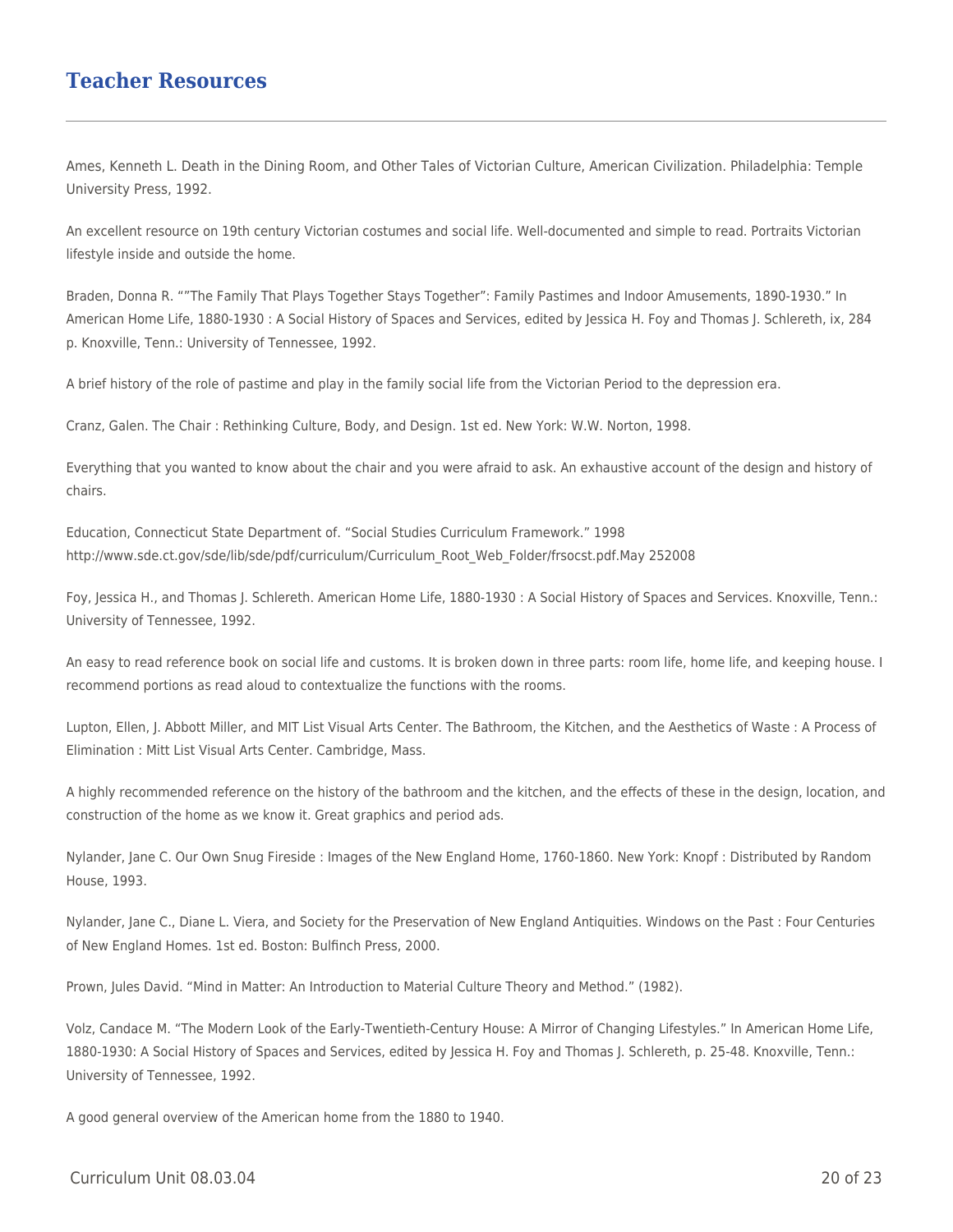## **Electronic Resources**

Geffrye, Museum. "Interiors (Flash) - Geffrye." July, 2008 http://www.geffrye-museum.org.uk/virtualtour/interiors-flash/

This virtual tour allows the students to observe and interact with eleven separate pictures of parlors and living rooms dating from 1665 to 1998. There are brief descriptions of each of these rooms and some of the objects.

The Metropolitan Museum of Art. "Works of Art: Virtual Reality Tour." 2008 http://www.metmuseum.org/Works\_of\_Art/vr/index.asp .July 20

Through this site students can have access to a virtual tour of two period rooms. The Hart room ca. 1639, from Ipswich, Massachusetts depicts a traditional New England settler home. The Verplank room, ca. 1767 is a collection the possessions of Verplank displayed in a room from an Orange County home, New York. Students can zoom in and have 360 degree camera control. Some of the items can be selected to find out more information about the object.

## **Student Resources**

Bateson, Margaret, and Herman Lelie. A Victorian Doll House. New York: St. Martin's Press, 1991.

This paper dollhouse recreates a Victorian home. Unfortunately, it does not do justice to the period. This book can be used to dispel all the myths about Victorian interior and exterior material culture.

## **Endnotes**

1. With the inability in the early years of the 21  $st$  century to reach a consensus on what the social studies standards should be for K-12, the following Framework is the most up-to-date document as far as I know.

Connecticut State Department of Education, "Social Studies Curriculum Framework,"

http://www.sde.ct.gov/sde/lib/sde/pdf/curriculum/Curriculum\_Root\_Web\_Folder/frsocst.pdf.

2. For an extensive discussion of the State Department of Education literacy/language arts standards see the SDE curriculum and instruction website at

http://www.sde.ct.gov/sde/cwp/view.asp?a=2618&q=320866&sdenav\_gid=1757

3. Thomas J. Schlereth, "Material Culture and Cultural Research," in Material Culture: A Research Guide (Lawrence, Kan.: University Press of Kansas, 1985).

4. Jules David Prown, "Mind in Matter: An Introduction to Material Culture Theory and Method," (1982).

5. Thomas J. Schlereth in Carroll W. Pursell, "The History of Technology and the Study of Material Culture," in Material Culture:A Research Guide (Lawrence, Kan.: University Press of Kansas, 1985).

6. E. McClung Fleming, "Early American Decorative Arts as Social Documents," The Mississippi Valley Historical Review 45, no. 2 (1958).' It is worth noting that in terms of Jules Prown's methodology these elements fall mainly within the stages of description and deduction.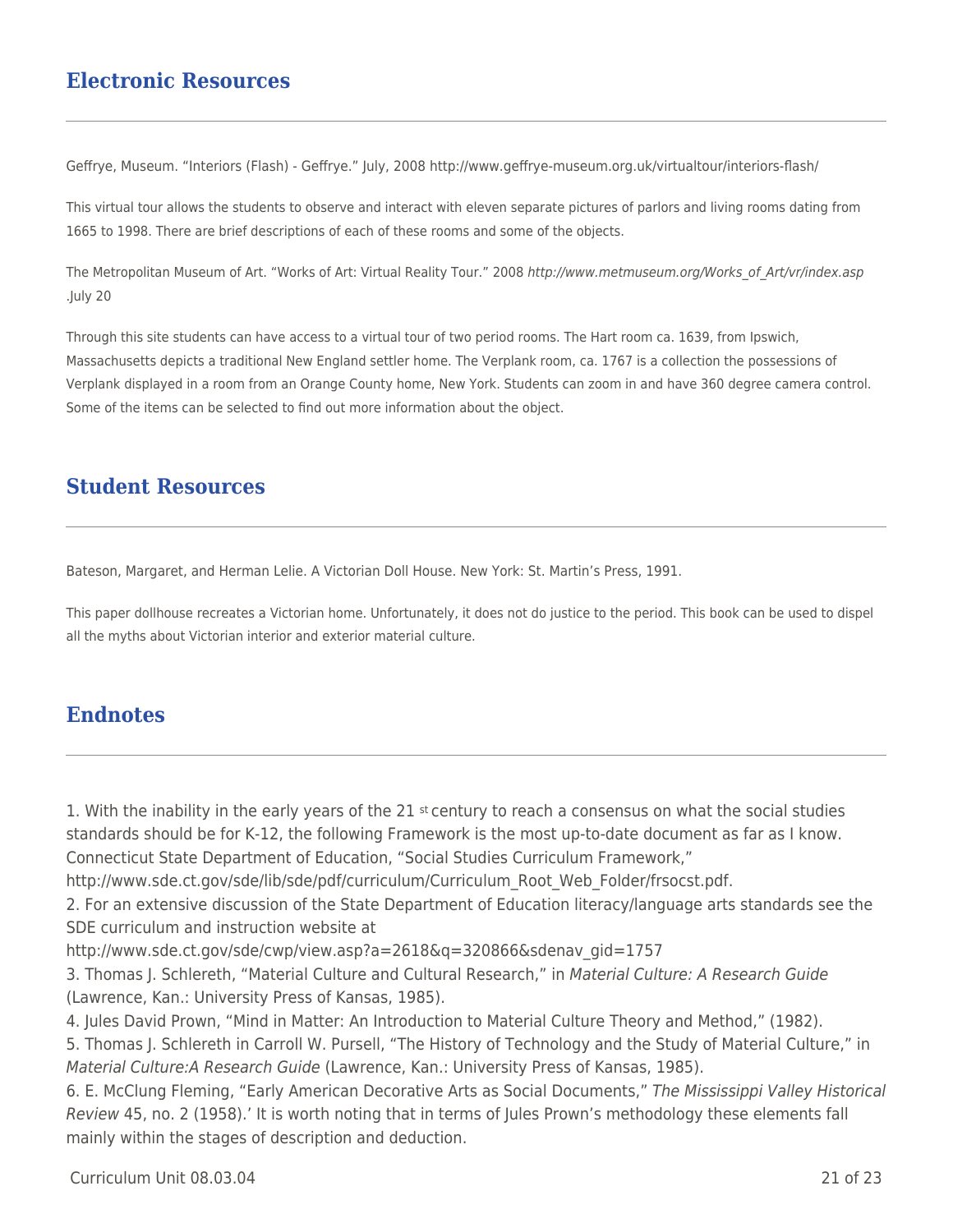7. Melinda Young Frye, "The Beginnings of the Period Room in American Museums: Charles P. Wilcomb's Colonial Kitchens, 1896, 1906, 1910," in The Colonial Revival in America , ed. Alan Axelrod and Henry Francis du Pont Winterthur Museum. (New York: Norton, 1985). Wilcomb describes what his goal is as 'With it I propose to illustrate in a simple but effective manner the modes of life of our forefathers and ancestors. To accomplish this the interior of the exhibition room should be made to harmonize with the exhibits. All I require is a low ceiling with rafters, ceilings and walls covered with plain pine boards; two or three windows, and an imitation fireplace.' P.223-224

8. Ibid.

9. Katherine C. Grier, "The Decline of the Memory Palace: The Parlor after 1890," in American Home Life, 1880-1930 : A Social History of Spaces and Services, ed. Jessica H. Foy and Thomas J. Schlereth (Knoxville, Tenn.: University of Tennessee, 1992).

10. Ibid.

11. Ellen Lupton, J. Abbott Miller, and MIT List Visual Arts Center., The Bathroom, the Kitchen, and the Aesthetics of Waste : A Process of Elimination : Mit List Visual Arts Center (Cambridge, Mass. New York, NY: The Center; Distributed by Princeton Architectural Press, 1992).

12. Ibid.

13. Connecticut State Department of Education, "The Condition of Education in Connecticut," (Hartford, CT: Connecticut State Department of Education, 2007).

14. -, "Connecticut's English Language Learners 2000-2005," (Hartford, CT: Connecticut State Department of Education, 2007).

15. -, "Connecticut Strategic School Profiles," Connecticut State Department of Education,

http://www.csde.state.ct.us/public/cedar/profiles/index.htm#go..

16. Margo H. Gottlieb, Assessing English Language Learners : Bridges from Language Proficiency to Academic Achievement (Thousand Oaks, Calif.: Corwin Press, 2006).

17. Ibid.

18. Ruth Helen Yopp and Hallie Kay Yopp, "Ten Important Words Plus: A Strategy for Building Word Knowledge," The Reading Teacher 61, no. 2 (2007), Schlereth, "Material Culture and Cultural Research."

19. http://www.noogenesis.com/pineapple/blind\_men\_elephant.html

20. http://commons.wikimedia.org/wiki/Image%3ABlind\_monks\_examining\_an\_elephant.jpg?uselang=en

21. Schlereth, "Material Culture and Cultural Research." pp. 3-4

22. Prown, "Mind in Matter: An Introduction to Material Culture Theory and Method."

23. Thomas J. Schlereth in Pursell, "The History of Technology and the Study of Material Culture."

24. Victorian magazine: http://www.victorianamagazine.com/

25. Here there is a great website to find blueprints of homes that the students can use for such an activity: http://www.eplans.com/

26. Ellen Richards, "Housekeeping in the Twentieth Century," American Kitchen Magazine , March 1900 1900.

- 27. http://www.nrm.org/page109
- 28. http://www.allposters.com/-sp/Breaking-Home-Ties-Posters\_i52202\_.htm
- 29. http://www.the-athenaeum.org/art/display\_image.php?id=48454
- 30. http://rpo.library.utoronto.ca/poem/1338.html